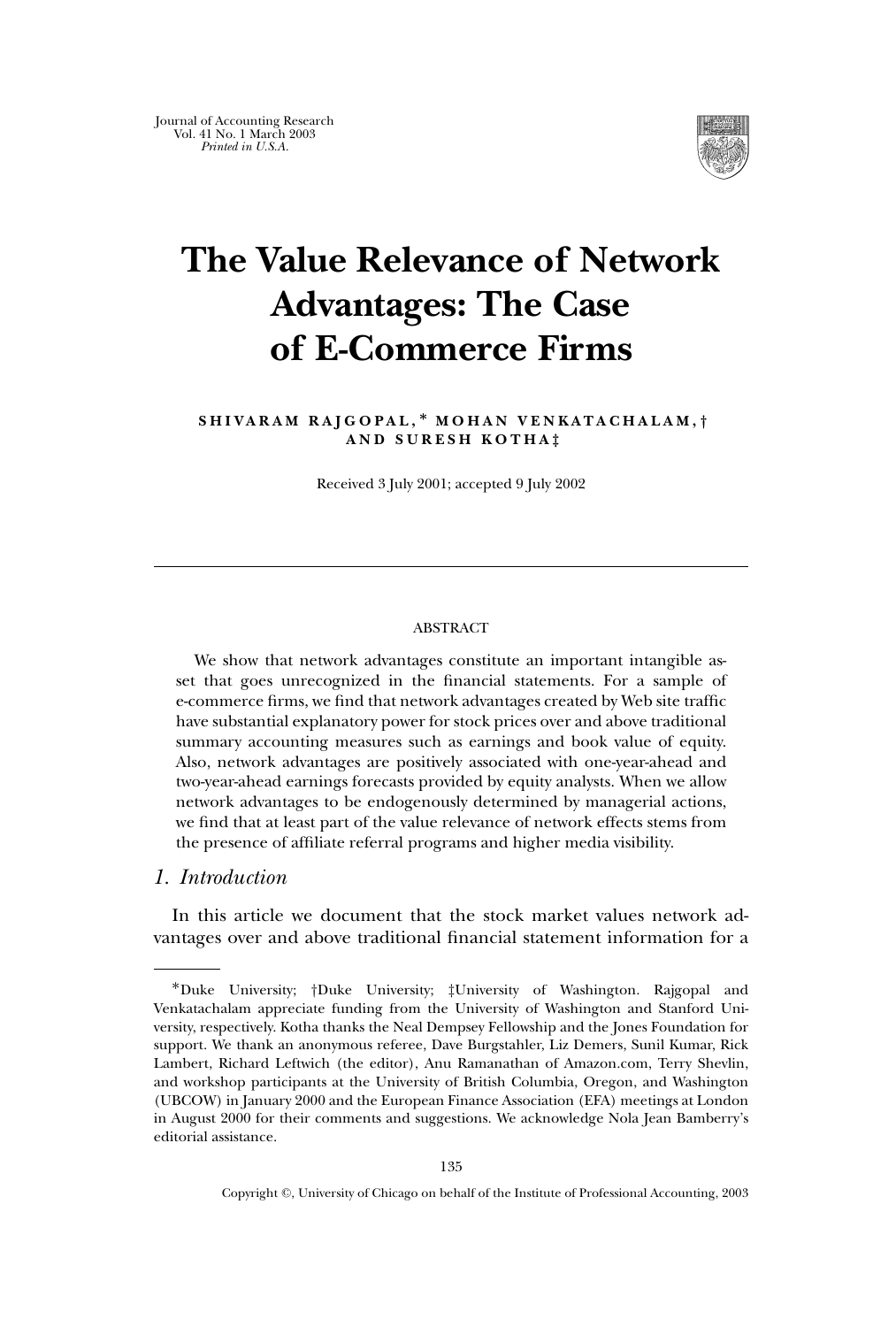sample of e-commerce firms. Network advantages arise when the benefit from being a part of a network increases with the number of other persons or enterprises connected to it (Lev [2001]). Several researchers recently observed that network effects create a significant competitive advantage in innovative organizations although such advantages are not fully reflected in financial statements (e.g., Healy and Palepu [2001, p. 433], Lev [2001]). Lev [2001, p. 31] notes that network advantages are especially "the hallmark of advanced technology, information-based industries." Hence, we concentrate on a sample of e-commerce firms and show that network effects created by Web site traffic constitute an important intangible asset that the stock market values over and above accounting summary measures such as current earnings and book value of equity.

Investigation of the nature of intangible assets such as network advantages is important to practitioners and standard setters. A recent Financial Accounting Standards Board (FASB) study on business and financial reporting (FASB [2001]) highlights the importance of measurement and recognition of internally generated intangible assets in financial statements. The Jenkins Committee report (AICPA [1994]) suggests that improving disclosures on intangible assets "would provide insight into the identity, importance, and sustainability of a company's competitive advantages." Moreover, Securities and Exchange Commission (SEC) Commissioner Wallman [1995, 1996] encourages the accounting profession to address disclosure for "virtual" companies and intellectual assets. As a part of a preliminary proposal to enhance financial reporting, Wallman [1996] suggests a five-layer corporate reporting system that deemphasizes recognition and focuses on providing information that is "highly relevant and consistently measurable with a high degree of reliability" but does not meet the accounting definition of an asset, liability or component of equity.<sup>1</sup> We view our research as a step toward understanding the role of network advantages in creating potentially valuable intangible assets that are not currently captured by the accounting system.

In the e-commerce sector, network advantages arise as the value of a Web site to a visitor depends on how many others visit that site. Once the number of visitors, and hence the size of the virtual community created by the firm, grows, more users find the firm's Web site attractive because of their ability to interact with other members of the community and their ability to share and contribute to member-generated content. Moreover, accumulation of data about visitors' preferences makes it possible for vendors and advertisers to tailor products and services to visitors, thus making the site even

<sup>&</sup>lt;sup>1</sup> The current SEC chairman, Harvey Pitt, echoed similar sentiments in one of his speeches to the AICPA on October 22, 2001: "While rules can be useful tools in achieving our reporting goals, such as comparability and verifiability, they are not and should not be treated as ends in themselves—rather, the goal is clear, verifiable information. ... We could consider, for example, whether financial disclosure would be more relevant if this picture contains more information about intangibles, and, if so, whether that information would be contained inside or outside the financial statements" (source: http://www.sec.gov/news/speech/spch516.htm).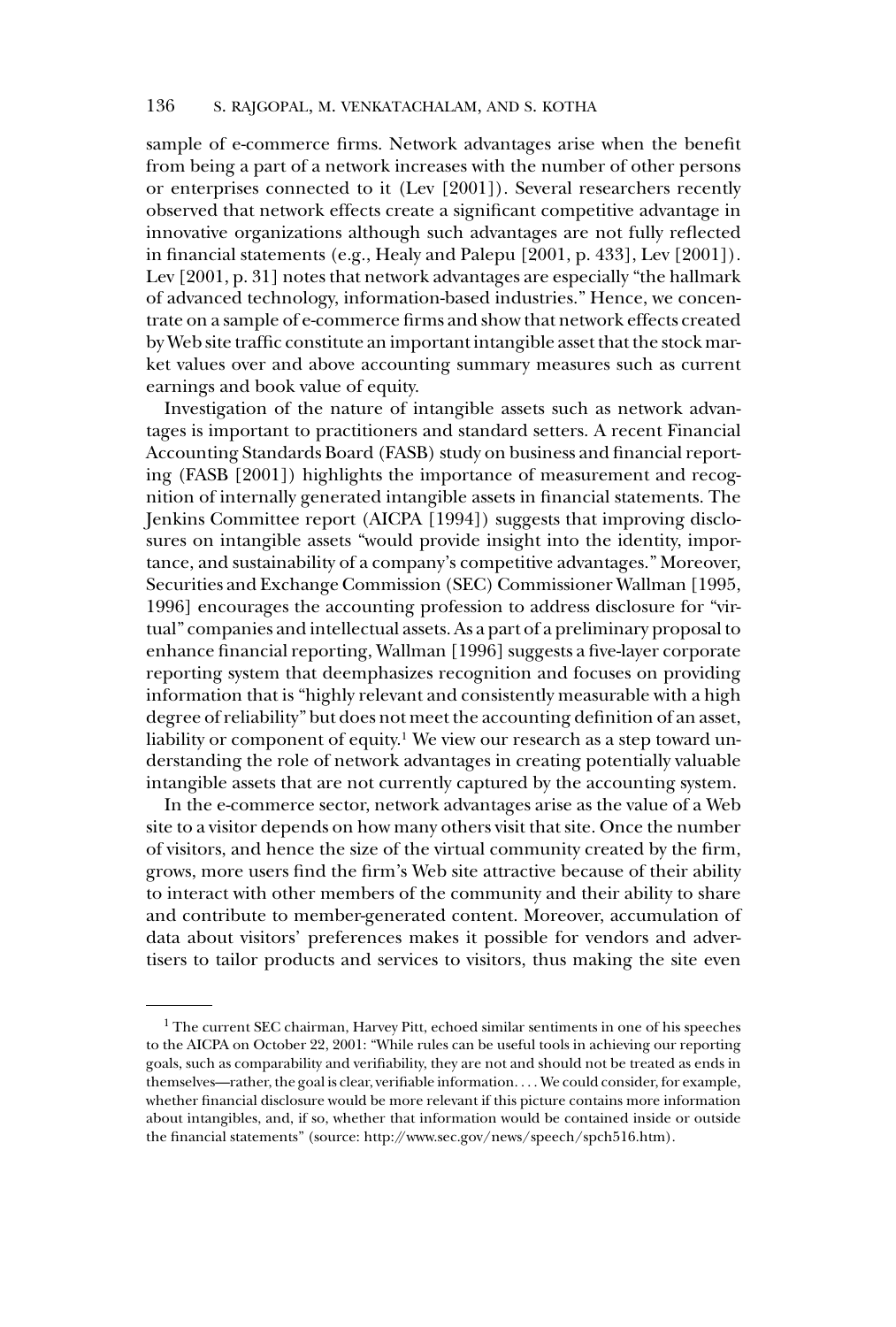more attractive to future visitors. This, in turn, increases the potential for an e-commerce firm's long-run profitability.

Metcalfe's law of network economics suggests that if there are *n* people in the network, the value of the network is proportional to the number of other users, that is,  $n \times (n-1) = n^2 - n$  (Shapiro and Varian [1999]).<sup>2</sup> If Metcalfe's law is descriptive of the data, we would expect the market values of Web businesses to increase nonlinearly with the number of visitors to the firm's Web site. Furthermore, if the accounting system does not adequately capture the value-creating effects of network advantages, we would expect a nonlinear transformation of visitors to be value relevant over and above earnings and equity book value.

Using a sample of 92 firms covering portals, content and community sites, auction sites, financial services sites, and electronic retailers (e-tailers henceforth) over seven quarters beginning with the first quarter of 1999, we present strong evidence that network advantages are incrementally value relevant over earnings and equity book value. The prior accounting literature (e.g., Trueman, Wong, and Zhang [2000], Hand [2000b], Demers and Lev [2001]) assumes that Web traffic is associated with constant returns to scale and hence incorporates traffic as a linear additive nonfinancial value driver in the empirical specifications. We show that traffic is associated with increasing returns to scale and, therefore, is nonlinearly associated with market value in a manner consistent with the functional form suggested by Metcalfe's law of network effects. Thus, we contribute a fundamental insight into how Web traffic translates to firm value.

Another unique feature of our study is that we treat network advantages as endogenously determined by firms' actions. Previous research on the value relevance of nonfinancial indicators (e.g., Trueman, Wong, and Zhang [2000], Hand [2000b], Demers and Lev [2001], Amir and Lev [1996], Ittner and Larcker [1998], Rajgopal, Venkatachalam, and Kotha [2002]) implicitly assumes that the nonfinancial indicators such as Web traffic and customer satisfaction arise exogenously and are unaffected by managerial actions. However, several researchers (Ittner and Larcker [2001], Lambert [1998]) question this assumption and raise the issue as to why managers fail to increase customer satisfaction and Web traffic even more than the observed levels to garner greater market values.

We posit that there are costs or constraints associated with increasing network advantages. We consider several factors that enable firms to generate network advantages such as alliance with a large well-established portal such as America Online (AOL), the presence of affiliate-marketing programs, the magnitude of research and marketing expenditure, the extent of media visibility attained by the firm, firm size, and a key constraint—the amount of

<sup>&</sup>lt;sup>2</sup> We recognize that Metcalfe's "law" is more a rule of thumb rather than a law (Shapiro and Varian [1999]). We use the label "law" to be consistent with the manner in which the rule is conventionally cited in the popular press and the academic literature.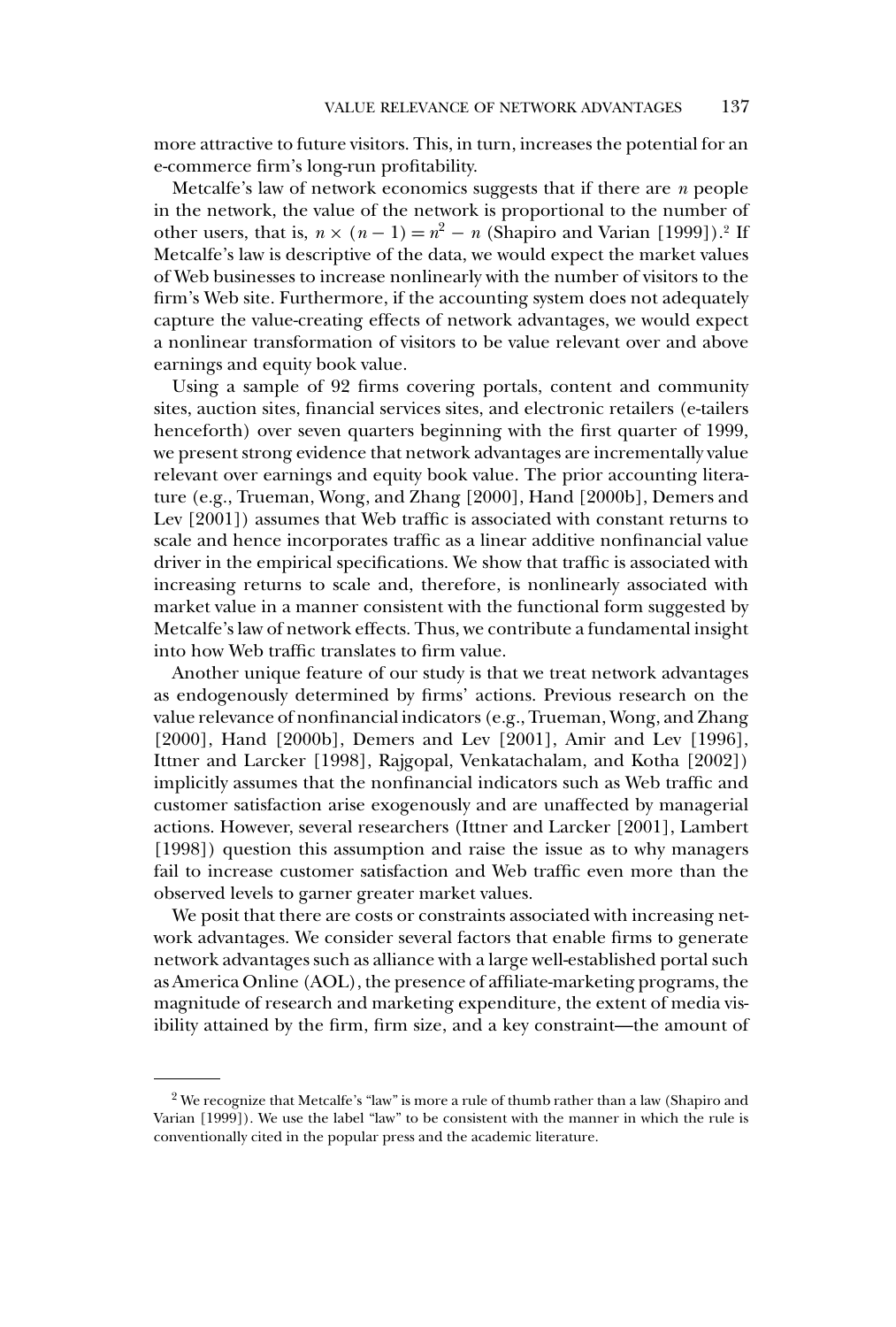cash available with the firm. Furthermore, we also allow for the possibility that firms' market values and network advantages may be simultaneously determined. Our results indicate that the network advantages are endogenous in that the value relevance of network stems not from the network *per se* but from the economic determinants of network advantages such as creating affiliate referral programs, generating media visibility, and firm size.

We also predict that the value of network effects to a firm depends on its business model. The value that an incremental Web site visitor can derive by getting onto the network depends on how many other like-minded community members or auction traders might already be a part of the network. However, it is unclear why an incremental visitor should patronize an electronic retailer and financial service site simply because other customers transact with the site. Consistent with such expectation, we find that the stock market values network advantages from Web traffic for portals and auction sites but not for e-tailers and financial services Web sites. Furthermore, the stock market continues to value network advantages stemming from traffic even after the April 2000 crash in Internet stocks.

To corroborate our findings related to the value relevance of the network advantages stemming from traffic, we investigate whether such advantages are reflected in firms' future earnings. This investigation is important to appreciate why the market might value network effects in the first place. We find that network advantages created by Web traffic are positively associated with analysts' consensus forecasts of one-year-ahead and two-yearahead earnings. In particular, network advantages appear to increase future sales more than future expenses. This evidence contributes to the stream of recent accounting literature that seeks to understand the link between nonfinancial leading indicators and future earnings (e.g., Lev and Thiagarajan [1993], Ittner and Larcker [1998], Banker, Potter, and Srinivasan [2000], Behn and Riley [1999], Nagar and Rajan [2001], Rajgopal, Shevlin, and Venkatachalam [2002]).

The remainder of this article is organized as follows. Section 2 discusses the data and descriptive statistics. Section 3 presents empirical evidence on the value relevance of network advantages and the effect of the endogeneity of network effects on the value relevance results. Section 4 examines variation in the value relevance of network effects over time and across business models. Section 5 provides evidence that network effects are related to future earnings, and section 6 concludes.

## *2. Data and Descriptive Statistics*

## 2.1 WEB TRAFFIC DATA

We rely on Web traffic data compiled by PC Data Online—an independent firm that measures Internet audiences. PC Data Online defines its Internet audience as individuals who access the World Wide Web or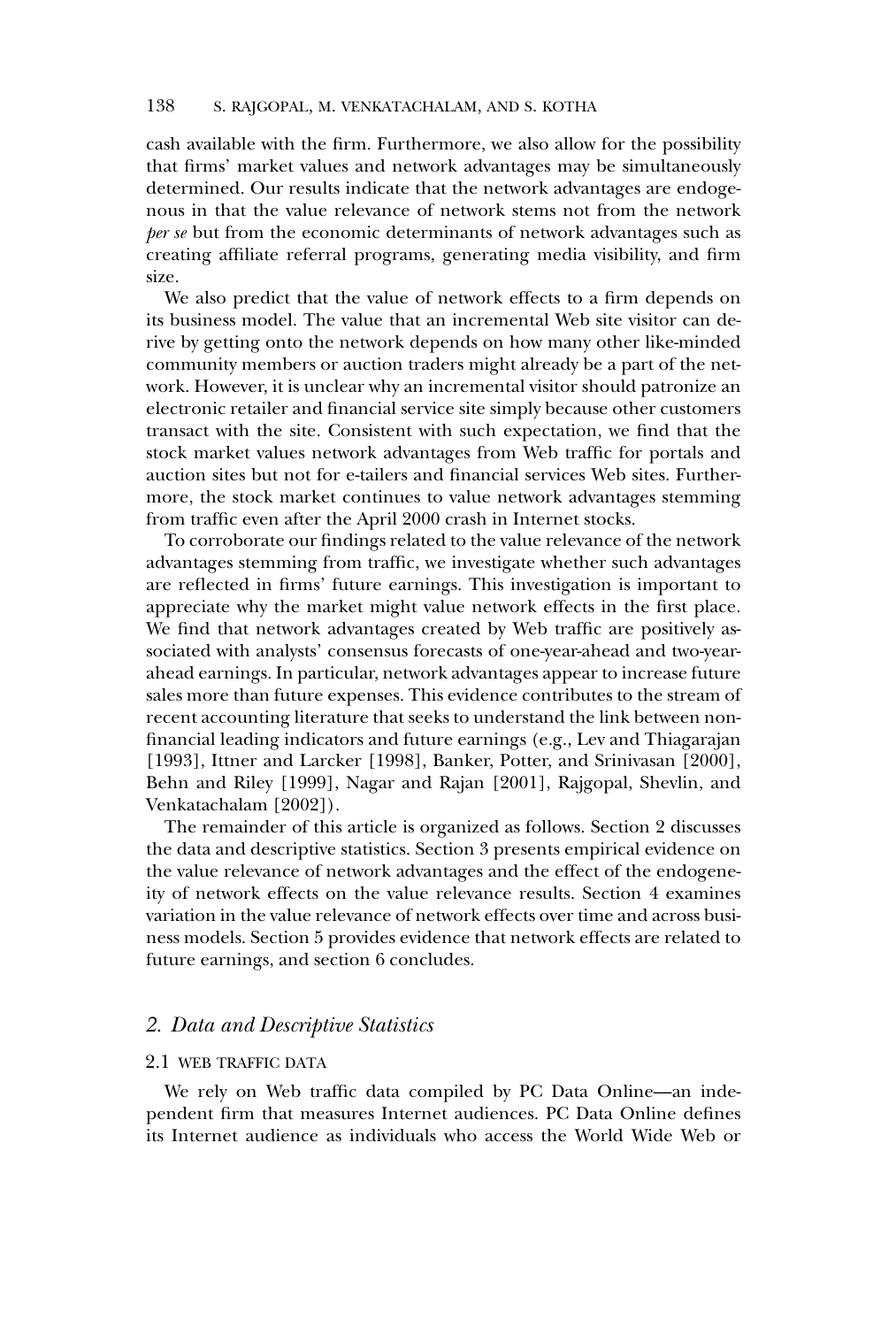proprietary online areas such as America Online during the past 30 days using personal computers with Windows 95/98/NT as their operating system. PC Data Online generates its data from a random panel of 100,000 participants who have installed the company's tracking software on their personal computers at home or at work. This software collects and stores a participant's Web activities on his or her computer. Once the user has been online for 15 minutes, which may be split across one or more sessions, these data are encrypted and sent, in real time, via the Internet to PC Data Online.

Of the various metrics reported by PC Data Online, we focus on unique monthly visitors to firms' Web sites in our study. PC Data Online defines unique visitors as the number of Web-active individuals who visited a particular site(s) belonging to a Web property (company) within a given period. Each visitor is represented only once as a unique user. The data on unique monthly visitors for each month are usually posted within a week to 15 days after the end of the month on PC Data Online's Web site. Traffic statistics compiled by PC Data Online were freely available to the public until recently on PC Data Online's Web site.3

## 2.2 SAMPLE AND DESCRIPTIVE STATISTICS

We compile our sample firms from the Internet Stock List available at www.internet.com. The Internet Stock List compiled by Internet.com is used by several previous studies (Trueman, Wong, and Zhang [2000, 2001], Hand [2000a, 2000b], Demers and Lev [2001]). We begin with a list of 120 firms from five categories of firms as of July 1, 2000: (1) content and community sites, (2) e-tailers, (3) financial services sites, (4) portals, and (5) auction sites. We focus on only these categories because the business model for firms in these categories involves generating revenue by exploiting traffic attracted to their Web sites. Note that we classify auction sites separately because of the potentially different network advantages for those firms even though Internet.com treats auction sites as e-tailers. We classify a firm as an auction site if the firm indicates that its business model relies predominantly on auctions in its 1999 annual report.

To the initial list, we add four firms (Excite, Geocities, Onsale, and Xoom.com) that have been acquired or merged before July 1, 2000. We exclude 18 firms for which traffic data were not available on PC Data Online for any quarter in our sample period. Fourteen more firms are dropped because we cannot find financial statements for any quarter during the sample period on the SEC's EDGAR database. Thus, our final sample consists of 92 publicly traded pure Internet firms. Table 1 lists our sample firms by industry type. As shown, content and community sites (37 of 92) and e-tailers (33 of 92) dominate the sample.

<sup>3</sup> PC Data Online has since been acquired by NPD Intellect Market Tracking (www. intelectmt.com) and has restricted free access to Web traffic data.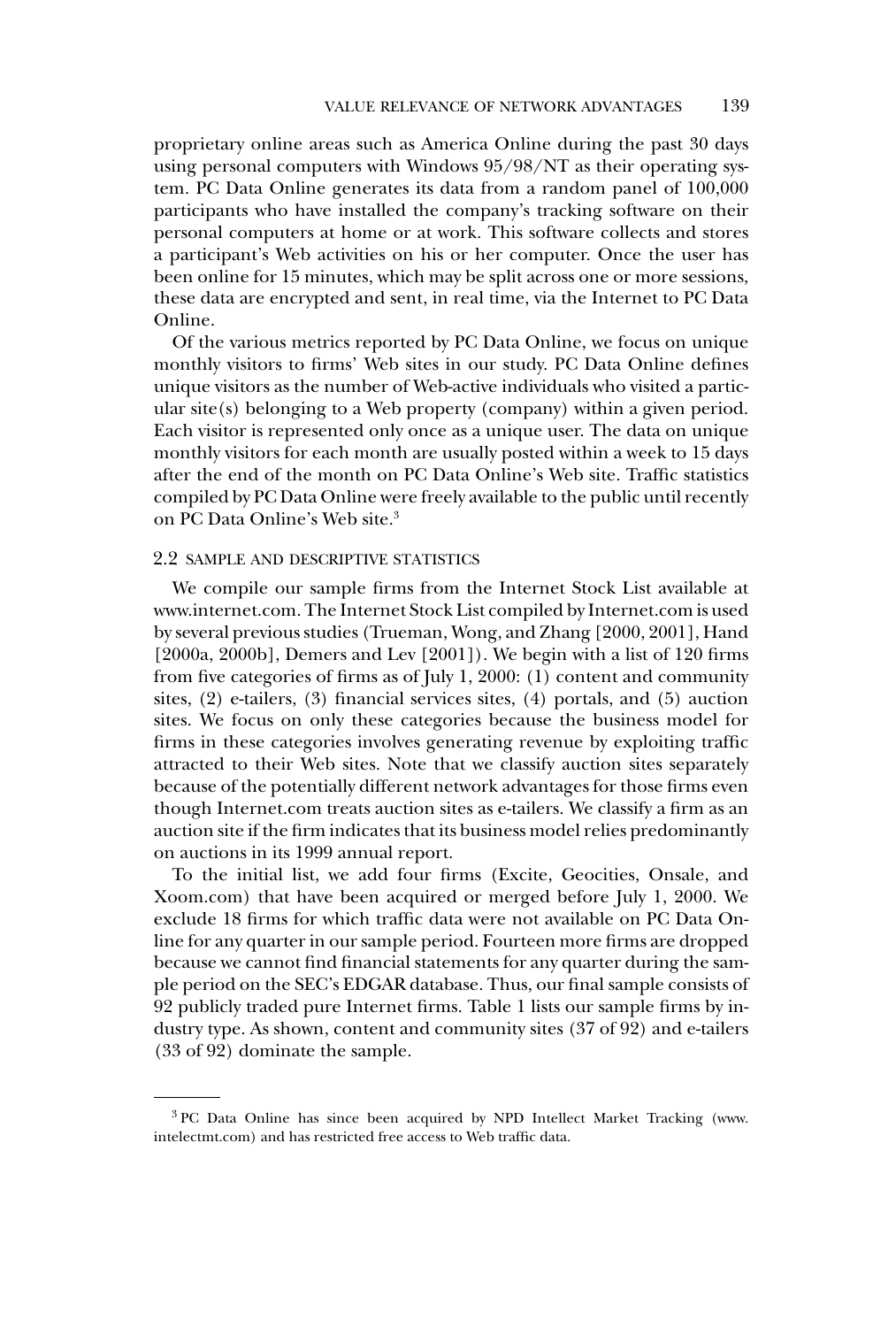#### *Sample Firms*

The list of e-commerce firms is obtained from www.internet.com as of July 1, 2000. To this list, we add four firms (Excite, Geocities, Onsale, and Xoom.com) that have been acquired or merged before July 1, 2000. From the resulting total of 124 firms, we exclude 18 firms for which traffic data were not available and 14 firms for whom financial statements for any quarter during the sample period were not found on the SEC's EDGAR database. Thus, we have 92 firms in the final sample. The sample is classified into five industries: content and community sites, portals, financial service firms, auction sites, and e-tailers.

|                | Name                      |                | Name                        | Name           |                                 |  |
|----------------|---------------------------|----------------|-----------------------------|----------------|---------------------------------|--|
|                | Content and community     | 36             | <b>Women Com Networks</b>   |                |                                 |  |
|                | sites (37 firms)          | 37             | Xoom.Com                    |                | E-tailers (33 firms)            |  |
| 1              | Artistdirect Inc.         |                |                             | 1              | Alloy Online                    |  |
| $\overline{2}$ | Careerbuilder Inc.        |                |                             | $\overline{2}$ | Amazon Com Inc.                 |  |
| 3              | <b>CNET Networks Inc.</b> |                | Portals (10 firms)          | 3              | Ashford Com Inc.                |  |
| 4              | Drkoop Com Inc.           | 1              | About Com Inc.              | $\overline{4}$ | Audible Inc.                    |  |
| 5              | EarthWeb Inc.             | 2              | Ask Jeeves Inc.             | 5              | Audiohighway.Com                |  |
| 6              | Edgar Online Inc.         | 3              | Excite                      | 6              | Barnesandnoble Com Inc.         |  |
| 7              | Geocities                 | 4              | GoTo Com Inc.               | 7              | <b>Beyond Com Corp</b>          |  |
| 8              | GO2NET Inc.               | 5              | Infoseek                    | 8              | Bigstar Entmt Inc.              |  |
| 9              | Healthcentral Com         | 6              | Infospace Inc.              | 9              | Bluefly Inc.                    |  |
| 10             | Healthgate Data Corp      | 7              | Looksmart Ltd               | 10             | Buy Com Inc.                    |  |
| 11             | Homestore Com Inc.        | 8              | Lycos Inc.                  | 11             | Cdnow/N2k Inc.                  |  |
| 12             | Hoovers Inc.              | 9              | Starmedia Network           | 12             | Crosswalk Com Inc.              |  |
| 13             | Ilife Com Inc.            | 10             | Yahoo Inc.                  | 13             | Cyberian Outpost Inc.           |  |
| 14             | Improvenet Inc.           |                |                             | 14             | Drugstore Com Inc.              |  |
| 15             | <b>Infonautics Corp</b>   |                |                             | 15             | Emusic.Com Inc.                 |  |
| 16             | Internet.Com Corp         |                | Financial service firms     | 16             | <b>E-Stamp Corp</b>             |  |
| 17             | Iturf Inc.                |                | $(7 \, \text{frms})$        | 17             | Etoys Inc.                      |  |
| 18             | Ivillage Inc.             | 1              | Ameritrade Holding          | 18             | Expedia Inc.                    |  |
| 19             | Knot Inc.                 | $\overline{2}$ | E-Loan Inc.                 | 19             | Fashionmall Com Inc.            |  |
| 20             | Launch Media Inc.         | 3              | E Trade Group Inc.          | 20             | Fatbrain Com Inc.               |  |
| 21             | Mapquest                  | 4              | Mortgage Com Inc.           | 21             | FTD Com Inc.                    |  |
| 22             | Marketwatch.Com           | 5              | Netbank                     | 22             | Garden Com Inc.                 |  |
| 23             | MP3 Com Inc.              | 6              | Nextcard Inc.               | 23             | Homegrocer Com Inc.             |  |
| 24             | NBC Internet Inc.         | 7              | Witcapital                  | 24             | InsWeb Corp                     |  |
| 25             | Netradio Corp             |                |                             | 25             | Musicmaker Com Inc.             |  |
| 26             | Quepasa Com Inc.          |                | Auction sites (5 firms)     | 26             | Peapod Inc.                     |  |
| 27             | Quokka Sports Inc.        |                | (classified as e-tailers in | 27             | Pets Com Inc.                   |  |
| 28             | Salon.com                 |                | Internet.com)               | 28             | Planetrx Com Inc.               |  |
| 29             | Snowball Com Inc.         | 1              | eBay Inc.                   | 29             | <b>Preview Travel</b>           |  |
| 30             | Sportsline Com Inc.       | $\overline{2}$ | Egghead Com                 | 30             | Smarterkids Com Inc.            |  |
| 31             | Student Advantage (Ipo)   | 3              | Onsale                      | 31             | <b>Ticketmaster Online Ctys</b> |  |
| 32             | Switchboard Inc.          | $\overline{4}$ | Priceline Com Inc.          | 32             | Value America Inc.              |  |
| 33             | Talk City Inc.            | 5              | Ubid                        | 33             | Vitaminshoppe Com Inc.          |  |
| 34             | Theglobe Com Inc.         |                |                             |                |                                 |  |
| 35             | Thestreet.Com Inc.        |                |                             |                |                                 |  |

We hand-collect all financial data from 10-Qs and 10-Ks filed by firms available on the EDGAR database on the SEC's Web site www.sec.gov. Information about unique monthly visitors for our sample firms comes from PC Data Online for February 1999 to August 2000. In particular, we use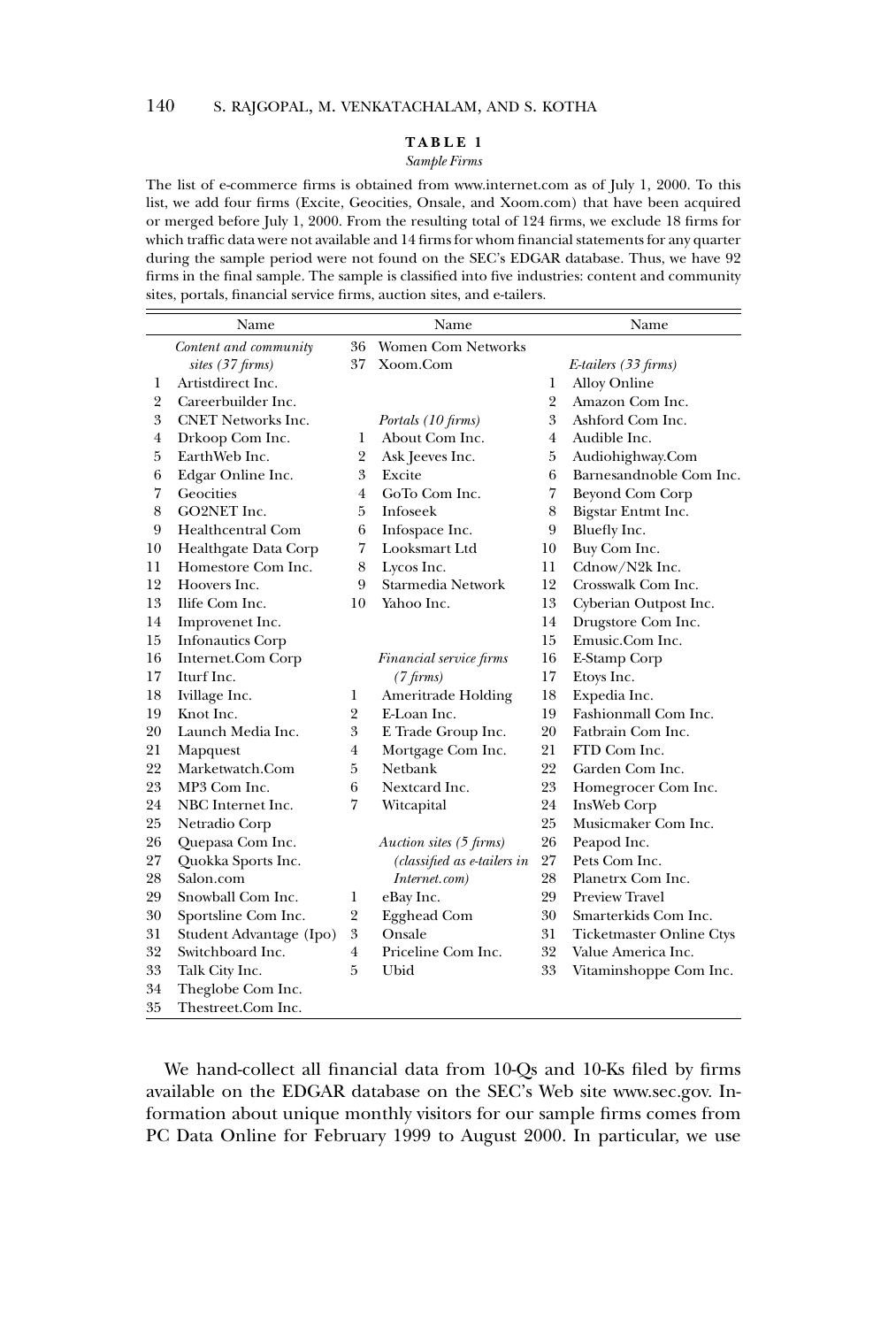the quarterly average of unique monthly visitors (*UNIVIS*) for our empirical analyses.4 Because we have traffic data until August 2000 we can assess the effect of the April 2000 stock market crash on the valuation of network effects created by traffic.

Because PC Data Online issues a press release for a particular month's traffic within 30 days of the end of that month, we measure the market value of the firm's equity 30 days after the 10-Q quarter-end. Stock prices are obtained from www.finance.yahoo.com and Center for Research in Security Prices (CRSP) tapes. Of the possible 644 firm-quarters (92 firms over seven quarters), we are left with 434 firm-quarters for our empirical analyses. This is because all firms in our sample were not publicly traded throughout the sample period.

Table 2 presents descriptive data on *UNIVIS* and several other independent variables used in the analyses. For descriptive reasons, we also provide data on the quarterly average of a firm's *REACH,* defined by PC Data Online as the percentage of unique monthly visitors to a firm's site scaled by the total Web population. The median firm attracts 3% of the Internet population in a quarter or 1.63 million unique visitors in a quarter. Note that the third quartile cutoff of the earnings distribution is negative. About 93% of the observations in the sample report negative earnings (not tabulated). For the median firm, quarterly losses (\$11.20 million) exceed quarterly sales (\$10.58 million). However, the median firm enjoys significant market capitalization as evidenced by the median market-to-book ratio of 3.25. Whether network advantages from Web traffic explain the high market values is explored next.

## *3. Network Effects and Their Valuation Implications*

Network effects arise when the value of connecting to a network depends on the number of other people already connected to it (Shapiro and Varian [1999, p. 174]). Once the number of visitors, and the size of the virtual community created by the firm, grows, more users find the firm's Web site attractive because of their ability to interact with other members of the community and their ability to share and contribute to member-generated content (e.g., book reviews generated by readers at Amazon.com). For instance, the ability to interact with more community members can be very valuable to an auction site. eBay's auction site is more popular than any other auction site (including free auction sites such as Yahoo Auctions) because of the huge virtual community that eBay has created. A marginal buyer or seller has strong incentives to transact on eBay because this increases the probability of finding members who would take the other side of the trade.

<sup>4</sup> Because PC Data Online started reporting traffic numbers from February 1999, we assume that the average unique monthly visitors for the quarter ended March 1999 is the same as the average unique monthly visitors for February and March 1999. Also, because our data collection ended in August 2000 we assume that the average unique monthly visitors for the quarter ended September 2000 is the same as the average unique monthly visitors for July and August 2000.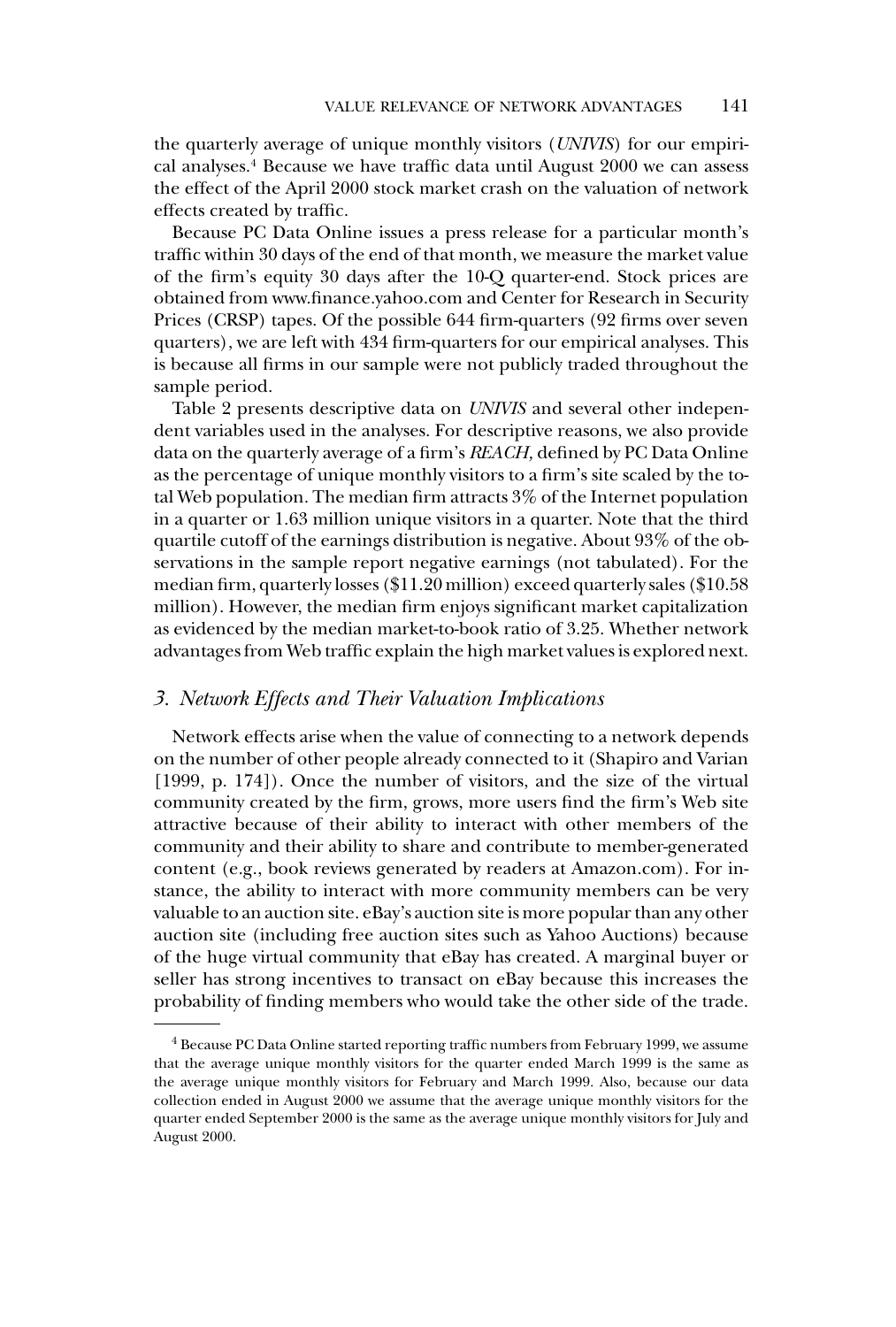#### *Descriptive Statistics*

The sample consists of 434 observations over the seven quarters from the first quarter of 1999 to the third quarter of 2000. Financial analysts' forecasts of one-year-ahead (two-year-ahead) earnings and sales are available for 267 (135) observations. The financial statement data are obtained from the EDGAR database on the SEC's Web site www.sec.gov, stock prices are obtained from www.finance.yahoo.com and CRSP tapes, and analysts forecasts are obtained from IBES. *UNIVIS* is the average monthly unique visitors during a quarter; *NTWK* is (*UNIVIS*<sup>2</sup> − *UNIVIS*); *REACH* is the average proportion of unique visitors to total Web population during a quarter; *E* is income before extraordinary items; *BVE* is book value of equity; *CC* is amount of contributed capital (i.e., par value + additional paid in capital);  $\Delta CC$  is change in contributed capital; *TA* is total assets; *SALES* is sales revenues; *MVE* is market value of equity; *MB* is market to book ratio; *VIS* is media visibility measured as the number of articles in leading newspapers and magazines; *R&D* is research and development expenditures; *M&A* is marketing and advertisement expenditures; *CASH* is cash and cash equivalents; *AOL* is a dummy variable for alliance with America Online; *AFF* is a dummy variable for the existence of affiliate programs;  $FUTEARN_{t+1,t+2}$  is IBES earnings forecast for one and two years, respectively;  $FUTSALES<sub>t+1,t+2</sub>$  is IBES sales forecast for one and two years ahead, respectively; and  $FUTEXP_{t+1,t+2}$  is IBES expense forecast for one and two years ahead, respectively, determined as the difference between *FUTEARN* and *FUTSALES*.

|                                                       |     |          |           |          | First    | Third    |
|-------------------------------------------------------|-----|----------|-----------|----------|----------|----------|
| Variable                                              | N   | Mean     | Std. Dev. | Median   | Third    | Quartile |
| UNIVIS (million)                                      | 434 | 4.26     | 7.30      | 1.63     | 0.51     | 4.83     |
| $NTWK$ ( <i>UNIVIS</i> <sup>2</sup> – <i>UNIVIS</i> ) | 434 | 67.00    | 296.33    | 1.02     | $-0.15$  | 18.46    |
| <i>REACH</i>                                          | 434 | 0.07     | 0.11      | 0.03     | 0.01     | 0.07     |
| $E$ (\$ million)                                      | 434 | $-20.83$ | 56.84     | $-11.20$ | $-22.71$ | $-5.37$  |
| $BVE$ (\$ million)                                    | 434 | 196.36   | 331.84    | 83.98    | 36.58    | 207.50   |
| $CC$ (\$ million)                                     | 434 | 287.91   | 355.93    | 155.90   | 75.92    | 329.08   |
| $\Delta CC$ (\$ million)                              | 434 | 46.31    | 112.90    | 3.54     | 0.41     | 37.64    |
| $TA$ (\$ million)                                     | 434 | 471.16   | 1477.34   | 127.30   | 55.12    | 338.52   |
| SALES (\$ million)                                    | 434 | 37.76    | 83.82     | 10.58    | 4.05     | 28.02    |
| $MVE$ (\$ million)                                    | 434 | 2433.45  | 8027.11   | 315.25   | 85.75    | 1078.25  |
| MВ                                                    | 434 | 10.34    | 44.40     | 3.25     | 1.47     | 7.60     |
| VIS                                                   | 434 | 42.02    | 111.75    | 7.00     | 3.00     | 24.00    |
| $R\mathcal{G}D$ (\$ million)                          | 434 | 4.29     | 8.30      | 1.77     | 0.68     | 4.66     |
| $M\mathcal{A}$ (\$ million)                           | 434 | 15.49    | 22.85     | 8.76     | 4.55     | 18.00    |
| $CASH$ (\$ million)                                   | 434 | 126.70   | 192.16    | 58.34    | 27.12    | 133.19   |
| AOL (dummy)                                           | 434 | 0.27     | 0.45      | 0.00     | 0.00     | 1.00     |
| $A\!F$ (dummy)                                        | 434 | 0.39     | 0.49      | 0.00     | 0.00     | 1.00     |
| $FUTEARN_{t+1}$ (\$ million)                          | 267 | $-81.24$ | 327.82    | $-31.45$ | $-59.95$ | $-15.42$ |
| $FUTEARN_{t+2}$ (\$ million)                          | 135 | $-31.08$ | 270.26    | $-8.56$  | $-30.50$ | 9.11     |
| $FUTSALES_{t+1}$ (\$ million)                         | 267 | 276.30   | 536.62    | 88.79    | 48.00    | 262.50   |
| $FUTSALES_{t+2}$ (\$ million)                         | 135 | 554.21   | 876.36    | 200.00   | 92.05    | 548.00   |
| $FUTEXP_{t+1}$ (\$ million)                           | 267 | 357.54   | 627.99    | 141.75   | 79.90    | 344.39   |
| $FUTEXP_{t+2}$ (\$ million)                           | 135 | 585.28   | 887.34    | 231.28   | 107.76   | 650.58   |

A bigger member base at a content and community site creates opportunities for advertisers and vendors to market a range of products and services to those members. Accumulating data about member profiles and transaction profiles makes it possible to attract even more vendors and advertisers to tailor the products and services to the members, thus making it attractive for members to join the firm's virtual community (Hagel and Armstrong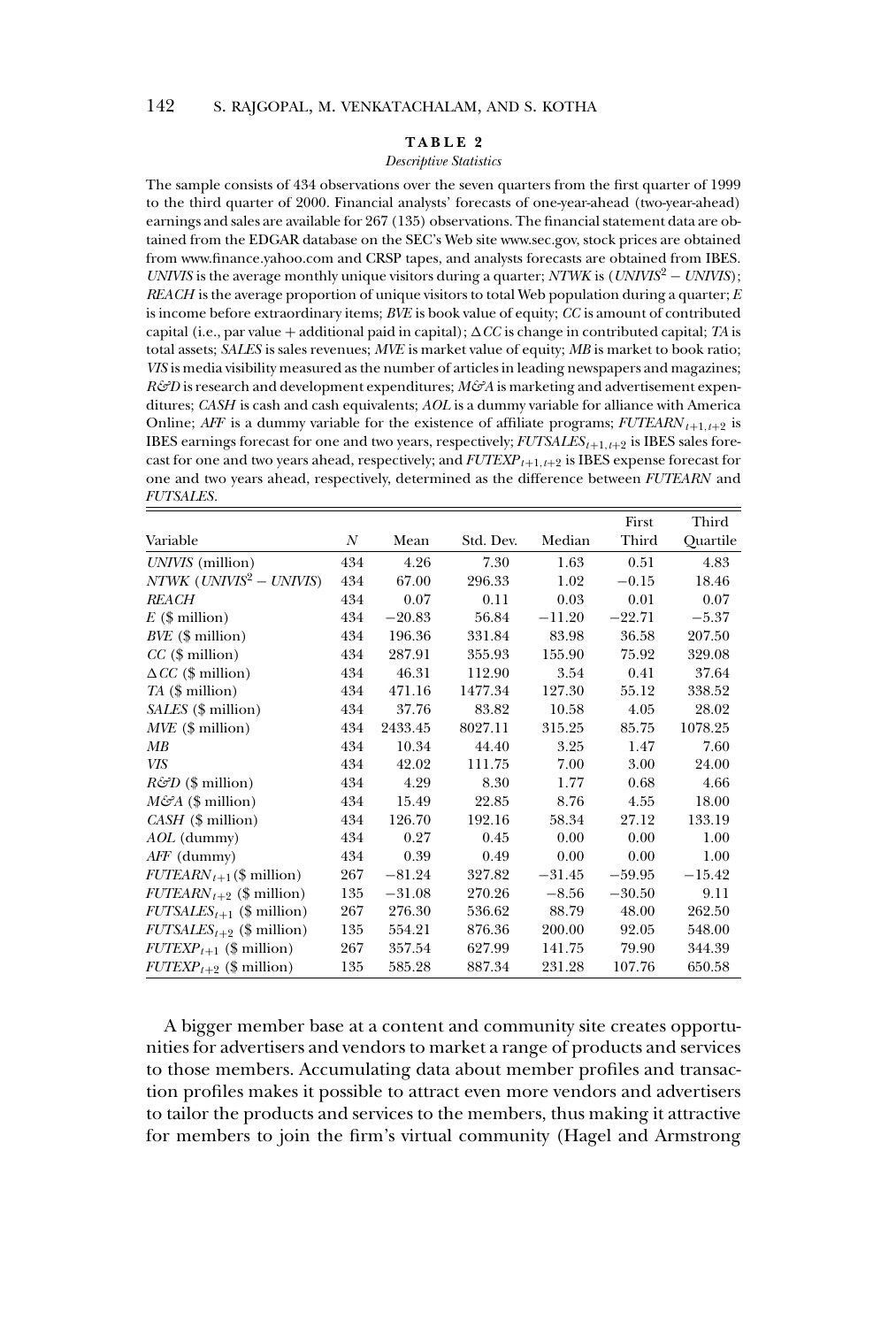[1997], Kotha [1998]). This increases the potential for revenue streams from advertisements and subscription-based revenues for content and community sites. Thus, chasing Web traffic in the earlier periods may be value maximizing down the road, because the leaders with larger Web traffic (or user base) can dominate their product space as positive feedback effects take hold (Shapiro and Varian [1999], Hagel and Armstrong [1997]).

Network effects can be empirically detected by evaluating whether the value of the network increases nonlinearly with the number of users in the network. Part of the motivation behind this empirical test is Metcalfe's law, named after Bob Metcalfe, the inventor of the Ethernet. According to Metcalfe, if there are *n* people in the network, the value of the network is proportional to the number of other users, i.e.,  $n \times (n-1) = n^2 - n$  (Shapiro and Varian [1999, p. 184]).<sup>5</sup>

To assess whether traffic is valued by the market as a barometer of the firm's ability to generate network effects, we examine the relation between *NTWK*, measured as *UNIVIS*<sup>2</sup> − *UNIVIS*, and equity market values. To empirically operationalize this relation, we turn to the Ohlson [1995] framework adapted for Internet firms by Keating, Lys, and Magee [2002]. In particular, we treat network effects generated by Web traffic as a component of valuerelevant information not yet captured by the accounting system, that is, the  $v_t$  term in Ohlson's model. We begin with the following valuation function posited by Ohlson:

$$
MVE_{jt} = (1 - k) BVE_{jt} + k(\varphi E_{jt} + \Delta CC_{jt} - D_{jt}) + \alpha_2 v_{jt}
$$
(1)

In equation (1), *E* is net income;  $\Delta CC$  is the change in contributed capital;  $D$  is dividends;  $v$  is value-relevant information not yet reflected in *BVE* and  $E$ ;  $k = \omega r/(1 + r - \omega)$  where  $\omega$  represents persistence of clean surplus-based net income and *r* is the discount factor;  $\varphi = 1 + 1/r$ ; and  $\alpha_2 = (1+r)/[(1+r-\omega)(1+r-\gamma)]$  where  $\gamma$  is the persistence of other information (*v*). Firm and time subscripts are denoted by *j* and *t*.

In the spirit of Keating, Lys, and Magee [2002], we estimate the following empirical version of equation (1):

$$
MVE_{jt} = \beta_0 + \beta_1 BVE_{jt} + \beta_2 E_{jt} + \beta_3 \Delta CC_{jt} + \beta_4 R\mathcal{S}^2 D_{jt} + \beta_5 M\mathcal{S}^2 A_{jt}
$$
  
+  $\beta_6 NTWK_{jt} + \beta_{7i} IND_{jit} + \beta_{8k} QTR_{jkt} + \varepsilon_{jt}.$  (2)

Because our sample firms pay no dividends, the term *D* is dropped from equation (2) for estimation purposes.6 Prior research (e.g. Trueman, Wong,

<sup>5</sup> The intuition behind Metcalfe's law in his own words is as follows: "When you connect computers together, the cost of doing so is *n*, but the value is  $n^2$ , because each of the machines that you hook up gets to talk to all of the other machines on the network. When you graph that, you see that over time your costs go down while the value of the network goes up" (Perkins  $[1994]$ .

<sup>6</sup> Alternate specifications where *BVE* is left out of the model and where the dependent variable is defined as *MVE* less contributed capital yield inferences identical to those reported in this article.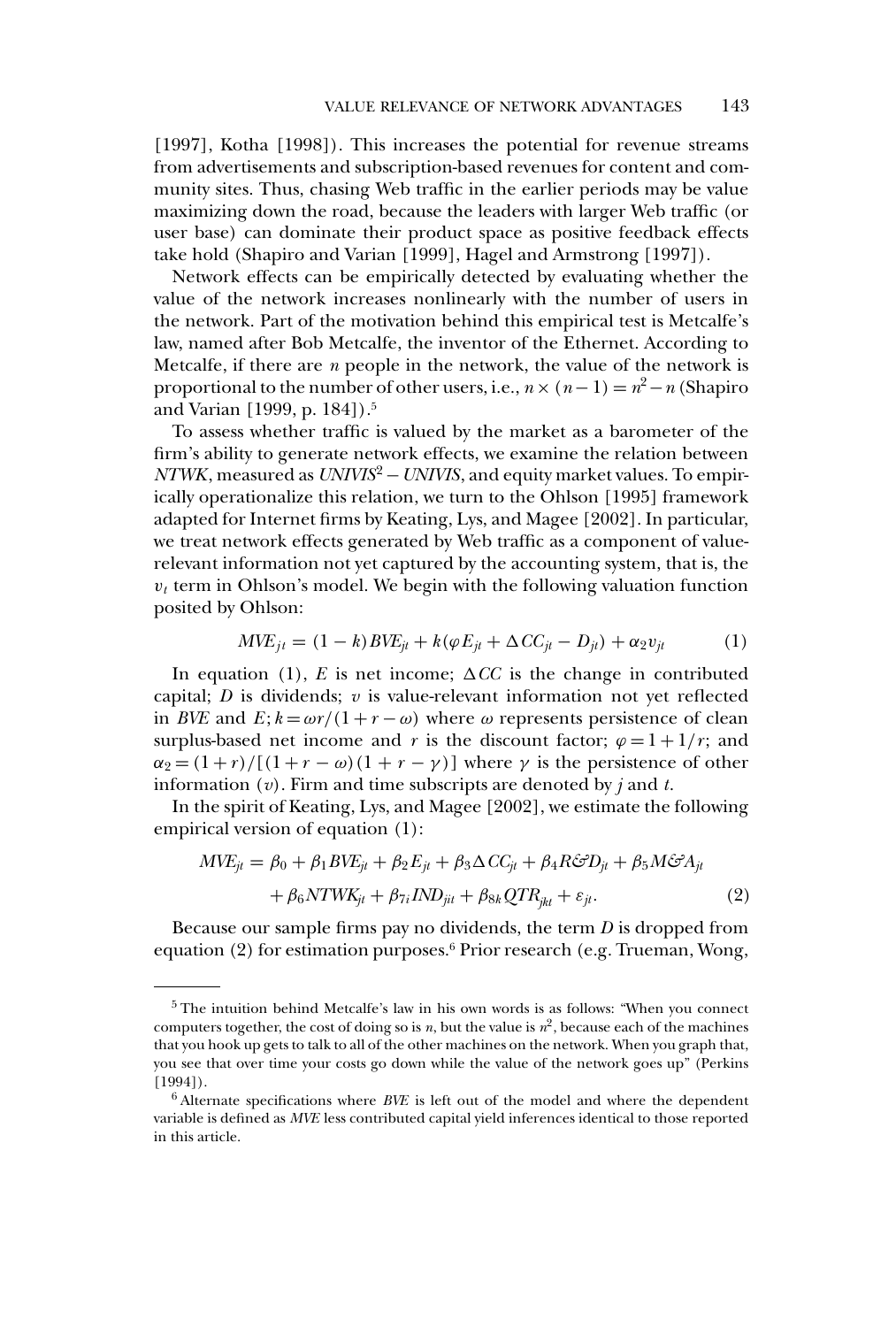and Zhang [2000]) finds that the coefficients on components of earnings are not identical. Hence, we augment the specification in (2) from the theoretical version in (1) to allow separate coefficients for research and development expenses (*R&D*) and marketing expenses (*M&A*).

In equation (2), *MVE* is market value of equity 30 days after the fiscal quarter-end, *BVE* is book value of common equity measured at the last day of the fiscal quarter, *E* is earnings before extraordinary items for the fiscal quarter,  $\Delta CC$  is change in contributed capital during a fiscal quarter, and *NTWK* is measured as *UNIVIS*<sup>2</sup> − *UNIVIS* where *UNIVIS* is average monthly unique visitors during the fiscal quarter.7 We introduce industry dummies and time dummies to control for any unmodeled variation in market value that may covary with industry membership or quarters. *IND* represents industry dummies that reflect the firm's membership in four of the five  $(i = 1, 2, \ldots, 5)$ industries studied (content and community sites, portals, e-tailers, auction sites, and financial services), and *QTR* represents quarter dummies that identifies six of the seven  $(k = 1, 2, \ldots, 6)$  quarters studied. To address potential heteroskedasticity in error terms of equation (2), we report White's [1980] adjusted standard errors.

If network effects are value relevant, we would expect the coefficient on  $NTWK, \beta_6$ , to be positive and statistically significant. Results from estimating equation (2) are reported in table 3. We conduct the regression analyses in two stages to document the incremental value relevance of NTWK. In the first stage we consider only the financial variables. Note that the coefficient on book value is positive and statistically significant (coefficient  $= 5.87$ ,  $t$ -statistic  $=$  4.49), whereas the coefficient on the change in contributed capital is not significant. The coefficients on earnings and marketing expenditure are insignificant, whereas  $R\&\mathcal{D}$  assumes a large positive coefficient.<sup>8</sup> The traditional financial variables explain 58.67% of the cross-sectional variation in market values of firms.

Next, we estimate a model that includes both financial variables and the network measure, *NTWK.* As shown in the second column of table 3, the coefficient on *NTWK* is reliably positive (coefficient  $= 20.46$ , *t*-statistic = 20.49).9 More important, the introduction of the *NTWK* variable

<sup>&</sup>lt;sup>7</sup> The functional form of *NTWK* as  $(UNIVIS<sup>2</sup> – UNIVIS)$  is motivated by Metcalfe's law (Shapiro and Varian [1999]). We validate this functional form for our sample by regressing *MVE* on *UNIVIS*<sup>2</sup> and *UNIVIS* (after Including the standard controls such as *BVE, E*,  $\Delta CC$ , *R*&D, and  $M\ddot{\sigma}A$ ). We find that the coefficient on *UNIVIS*<sup>2</sup> is positive and significant ( $p < 0.00$ ), whereas the coefficient on *UNIVIS* is negative but weakly significant ( $p < 0.10$ ). This is broadly consistent with the functional form posited by Metcalfe.

 $8$  Note that only 32 (7%) of the 434 observations had positive earnings. Hence, we did not report results from a specification that allows the coefficient on *E* to vary depending on whether the firm reports negative earnings (Hand [2000a], Zhang [2000]). Nevertheless, when we allow for different coefficients for positive and negative earnings our inferences regarding the value relevance of network advantages are unchanged.

<sup>9</sup> We also estimate equation (2) using the generalized least squares (GLS) approach to control for potential cross-correlation in error terms. In untabulated results, we find that the coefficient on *NTWK* is positive and statistically significant.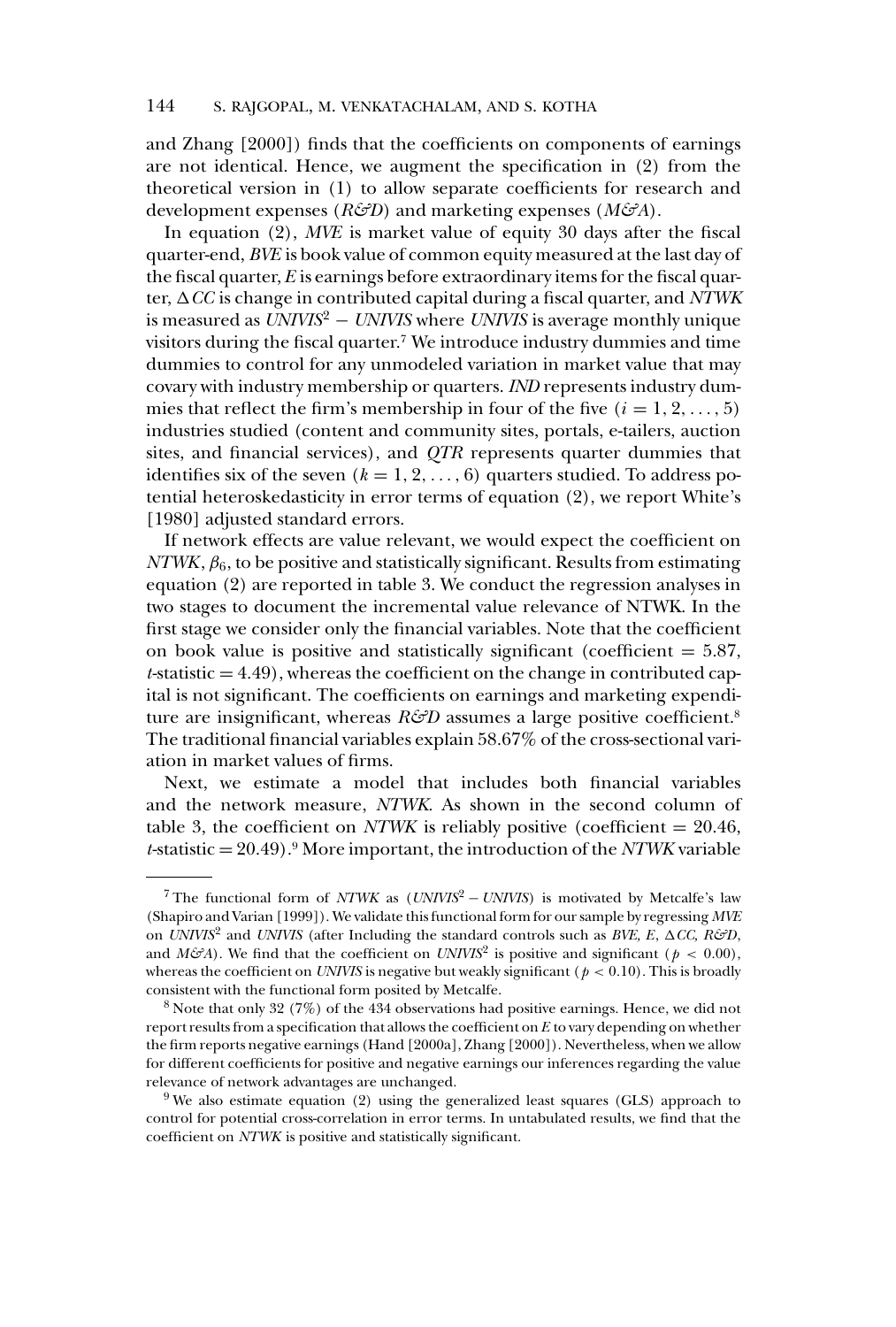#### *Summary Statistics for the Regression of Equity Market Values on Financial Measures and Network Advantages Created by Web Site Traffic*

The sample consists of 434 observations over the seven quarters starting with the first quarter of 1999 and ending with the third quarter of 2000. The financial statement data are obtained from the EDGAR database on the SEC's Web site www.sec.gov, and stock prices are obtained from www.finance.yahoo.com and CRSP tapes. *NTWK* is (*UNIVIS*<sup>2</sup> <sup>−</sup> *UNIVIS*), *UNIVIS* is the average monthly unique visitors during a quarter, *E* is income before extraordinary items, *BVE* is book value of equity, *CC* is amount of contributed capital (i.e., par value + additional paid in capital),  $\Delta CC$  is change in contributed capital, *MVE* is market value of equity,  $R\&D$ is research and development expenditures, and  $M\ddot{\sigma}A$  is marketing and advertisement expenditures. Coefficients on the intercept, quarter dummies (*QTR*) and industry dummies (*IND*) are not reported for expositional convenience. Regression results are presented after deleting outlier observations represented by the absolute value of *R*-student statistic greater than 3.

 $MVE_{jt} = \beta_0 + \beta_1 BVE_{jt} + \beta_2 E_{jt} + \beta_3 \Delta CC_{jt} + \beta_4 R\mathcal{S}D_{jt} + \beta_5 M\mathcal{S}A_{jt} + \beta_6 N TWK_{jt} + \beta_{7i} IND_{jit}$ 

| Variable        | Pred. Sign | <b>Coefficient Estimate</b> | t-statistic | <b>Coefficient Estimate</b> | t-statistic |
|-----------------|------------|-----------------------------|-------------|-----------------------------|-------------|
| BVE             |            | 5.87                        | $4.49**$    | 3.27                        | $2.68**$    |
| E               |            | 14.76                       | 1.28        | $-8.60$                     | $-2.63**$   |
| R&D             | $+/-$      | 263.06                      | $4.70**$    | 136.77                      | $2.44*$     |
| $M\mathcal{C}A$ | $+/-$      | 24.01                       | 1.10        | 9.92                        | 0.50        |
| $\triangle CC$  |            | 0.58                        | 0.22        | 0.44                        | 0.14        |
| <b>NTWK</b>     |            |                             |             | 20.46                       | $20.49**$   |
| Adj. $R^2$      |            | 58.67%                      |             | 77.58%                      |             |

$$
+\beta_{8k}QTR_{ikt} + \varepsilon_{jt} \tag{5}
$$

∗∗Significant at the α = 0.01 level; <sup>∗</sup>significant at the α = 0.05 level. The *t*-statistics are one-tailed where the sign is predicted, two-tailed otherwise. The *t*-statistics are adjusted for White's (1980) correction for heteroskedasticity.

substantially increases the explanatory power of the regression of stock prices on traditional financial statement information alone as  $R^2$  jumps to 77.58% in the second column. Note that the inclusion of *NTWK* changes the sign and the significance of the coefficient on earnings. Consistent with prior work (Hand [2000a], Trueman, Wong, and Zhang [2000]) earnings assumes a negative coefficient (coefficient =  $-8.60$ , *t*-statistic =  $-2.63$ ). The positive coefficient on *R&D* diminishes in size and statistical significance with the introduction of *NTWK*, suggesting that R&D expenses are incurred to build network advantages. Thus, network advantages from Web site traffic explain a significant portion of variation in stock prices.10

 $10$  Our reported inferences remain unchanged when a returns version of equation (1) is considered. In particular, we regress holding-period return over a three-month period ending 30 days after fiscal quarter-end on *E* (earnings before extraordinary items),  $\Delta E$ , and  $\Delta N T W K$ . All of the independent variables are scaled by market value of equity determined 30 days after the previous fiscal quarter-end. Industry and quarter dummies were also retained in the returns specification. We find that  $\triangle N T W K$  continues to be positive and significant. Our inferences are not sensitive to the use of abnormal returns (holding-period return adjusted on Nasdaq return) as the dependent variable.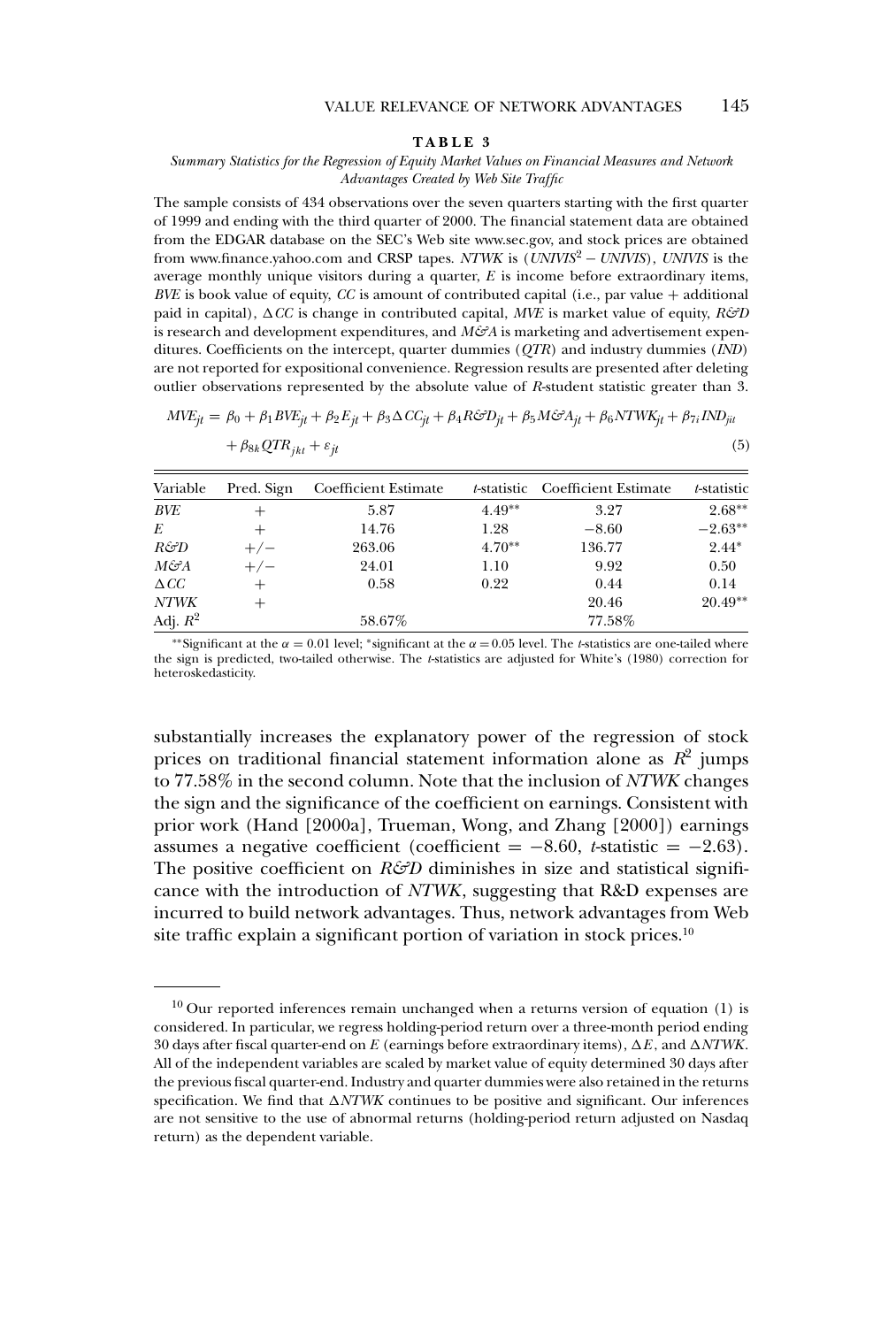## 3.1 ENDOGENEITY CONCERNS

The basic value-relevance analysis shown previously documents that network advantages exhibit strong value relevance. However, an important assumption behind the valuation equations is that network advantages do not represent a choice variable for firms (Ittner and Larcker [1998], Lambert [1998]). If greater network advantages imply greater market values, why do managers not increase traffic to their Web sites even further to garner greater market values for their firms? Surely, there must be costs or constraints associated with increasing network advantages.

To address this endogeneity problem, we model network effects as a linear function of six relatively exogenous, but not necessarily mutually exclusive, determinants: (1) an alliance with a major portal (*AOL*), (2) the presence of an affiliate program (*AFF* ), (3) the extent of media visibility that the firm attracts (*VIS*), (4) the extent of research and development expenditure and marketing expenditure incurred ( $R\&D$  and  $M\&D$ <sup>2</sup>), (5) the availability of cash balances (*CASH*), and (6) market value of equity (*MVE*).

$$
NTWK = f(AOL, AFF, VIS, R&D, M&A, CASH, MVE),\tag{3}
$$

where *f* is a linear function operator. Each of the determinants of network effects is discussed in greater detail.

*3.1.1. Alliances and Affiliate Programs (AOL, AFF).* An alliance is a cooperative agreement or a commitment to cooperation along some important competitive dimension (Hill [1997], Gulati [1998]) such as cobranding or sharing customer traffic. An alliance for traffic with a well-established portal such as Yahoo, MSN, or AOL can enable a firm to garner an initial base of customers to trigger the positive feedback mechanism associated with networked industries (Shapiro and Varian [1999]).

Another type of alliance that is unique to firms that operate on the Internet is the affiliate program. An affiliate program is a referral service from other Web sites to the firm's Web site. When Web traffic is channeled from an associate Web site to a firm's Web site, the associate site earns referral fees for sales generated at the firm's site. Setting up affiliate programs is an efficient way to expand a firm's presence on the Web and create a community of retailers working for the firm. Commenting on Amazon.com's affiliate program, *The Economist* [1997, p. 10] points out:

Amazon.com knows that it will probably never be the best site for rock climbing information or quantum physics discussions, but that the sites specializing in such subjects would be great places to buy books. A link to Amazon.com is an easy, and potentially lucrative way for such specialist sites to do that at one remove: a click on the link takes a viewer to Amazon's relevant page.

Amazon.com's affiliate program was instrumental in the firm's rapid initial acquisition of customers. The more this network grew, the more it attracted other partners, creating a "virtuous" cycle of sites wanting to be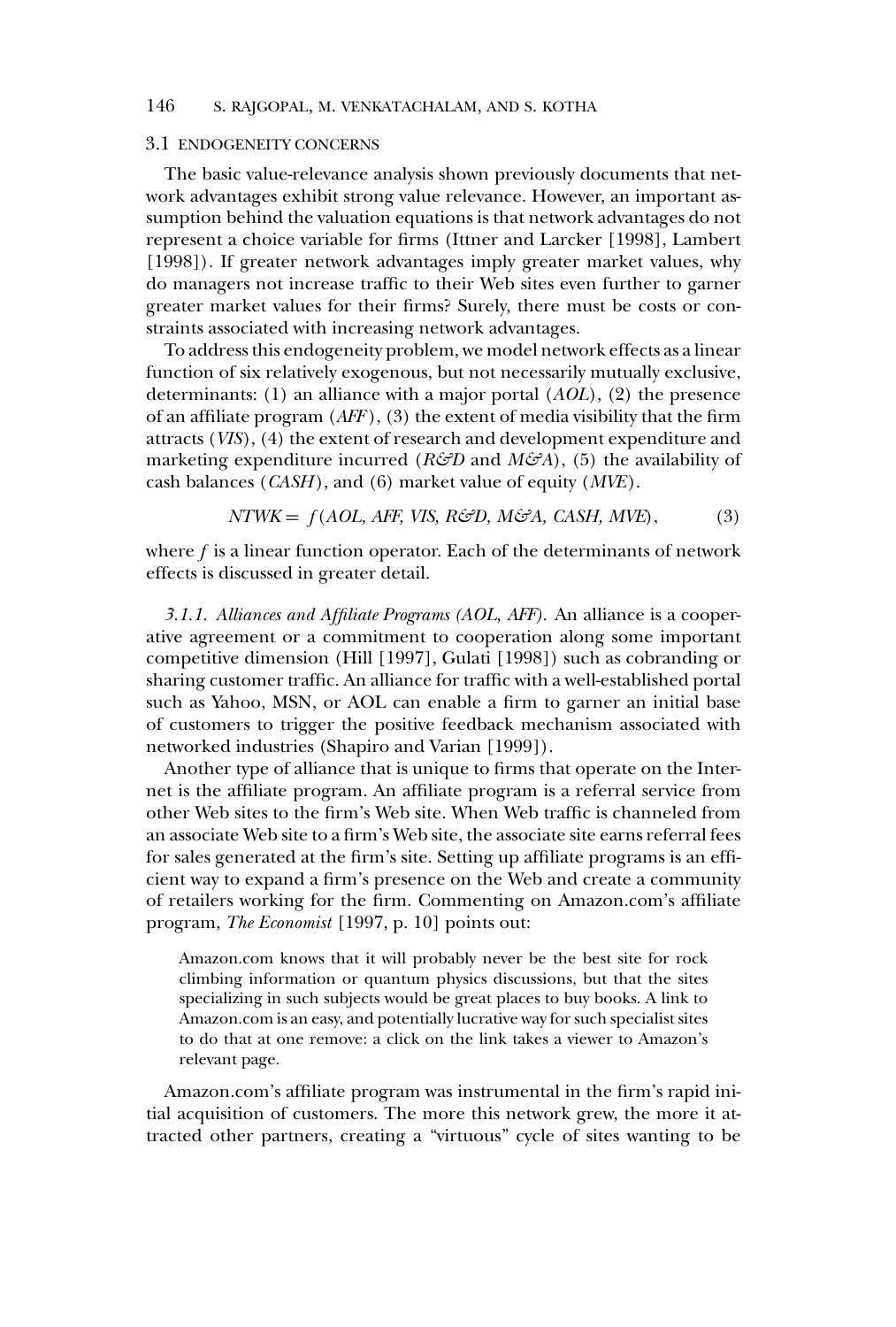associates. As this network grows and expands, it makes it difficult for other competitors to become ubiquitous on the Internet and has the potential of locking out these competitors altogether (Kotha [1998]). Thus, affiliate programs help attract a growing initial customer base, an essential ingredient for triggering the positive feedback mechanism in networked industries.

We operationalize Internet-based alliances using two variables. The first variable (*AOL*) identifies firms that had a comarketing alliance between the firm and AOL, the world's largest portal. We scan press releases made by both AOL and our sample firms since 1997. If an Internet firm has an advertising alliance with AOL, we code the variable *AOL* as 1 for every quarter during which the alliance is active, and 0 otherwise.

The second variable (*AFF* ) captures the presence of an affiliate program. We collect this information by scanning firms' press releases. If a firm announced an affiliate program, we code the variable *AFF* as 1 for every quarter after the program initiation date, and 0 otherwise.

*3.1.2. Media Visibility (VIS).* The amount of attention the media dedicate to an Internet firm may be critical to generating customer traffic to the firm's Web site. In the offline world, consumer traffic depends on geographical location. However, Web consumers move easily and instantaneously across the Internet, guided primarily by their awareness of firms' Web sites, not geographical proximity. The greater the number of articles written about a firm, the more information online visitors have to draw on in forming impressions about a firm. Because media exposure is generally beyond the direct control of the firm, the information provided by the media also tends to have higher source credibility than a firm's own marketing efforts (Wartick [1992]).<sup>11</sup> Moreover, capturing the consumer's attention is a critical precursor to attracting Web traffic and standing out from the clutter of more than 1.6 million stores that operate on the Internet (Hoffman and Novak [2000]). Creating awareness about the firm is also essential for the success of a firm's viral marketing program. Viral marketing refers to information about company-developed products and services that is passed on by one user to another and is analogous to a viral infection that is passed between two people (Rayport and Jaworski [2001]). As more people are infected, they, in turn, pass on the virus (in this case information about the company) to others, and the network of people infected increases rapidly. Thus, viral marketing has the potential to trigger the positive feedback mechanism in networked environments.

We measure media visibility (*VIS*) as the total number of articles published about the Internet firm in the "Major Newspapers" database of the

<sup>11</sup> Mass communication research finds that rather than shaping how we think—that is, "in favor of" or "against" something or someone—the media influence what we think about—that is, it allocates our attention (Katz [1987]). Moreover, marketing researchers point out that consumers rely on media information in developing interpretation frames, within which they can make sense of their consumption experiences (Hirschman and Thompson [1997]).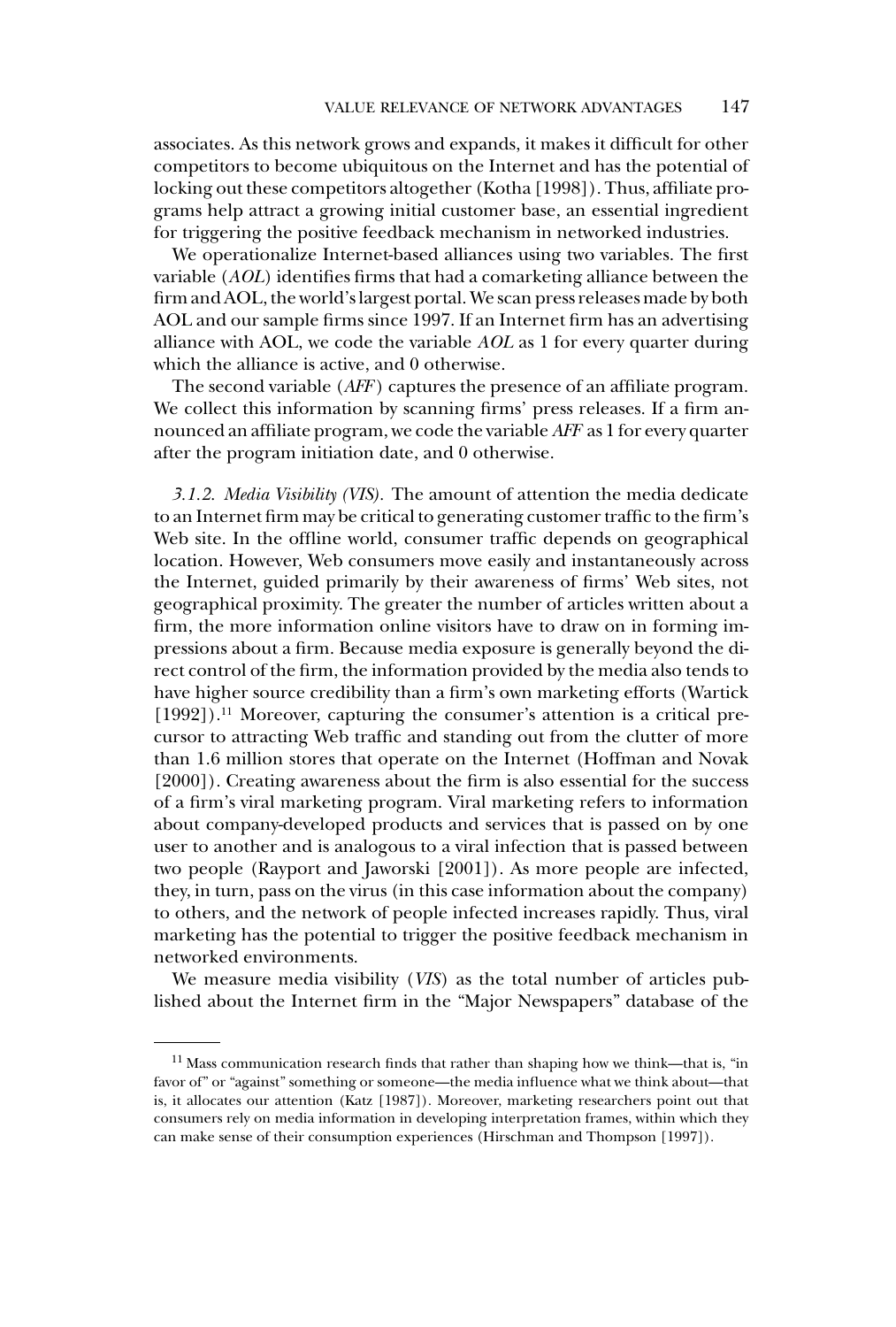*Lexis/Nexis* electronic database for quarterly periods for each firm. We select this database because it includes daily newspapers that reflect the focus of the current media and general public attention.

*3.1.3. R&D and Marketing Expenditures (M&A).* R&D expenses enable firms to build navigable Web sites that are easy to use. Simplifying the transaction process with well-designed check-out processes and innovative software tools such as e-mail alerts, chat rooms, and collaborative filtering can attract visitors to a firm's Web site. Marketing and advertising expenditures could generate Web traffic, and potential network advantages, to a firm's Web site by creating awareness of and acceptance for its products or services. Marketing expenditures enable a firm to differentiate itself from its competition primarily through a firm's Web site (or interface design). As familiarity with a site (and its interface design) increases, it inhibits customers from switching to other sites where learning the interface design would have to start once again (Smith, Bailey, and Brynjolfsson [1999]). Advertising helps promote awareness and the overall reputation of a firm and thus makes it difficult, over time, for customers to switch to competitors. We use quarterly *R&D* and marketing and advertising expenditures (*M&A*) reported in firms' 10-Qs in our empirical analysis.

*3.1.4. Cash Constraints (CASH).* The previous discussion suggests that firms can increase traffic, and hence network advantages, by adopting several strategies. However, financial constraints may prevent firms from devoting infinite resources just to expand their networks. We proxy for such financial constraints by the cash holdings (*CASH*), measured as short-term investments and cash equivalents, at the end of the quarter reported in the firm's 10-Q. The greater the *CASH*, the larger the Web-traffic-based network that the firm can achieve. Alternatively, the level of cash availability might constrain firms from acquiring network advantages higher than the one actually achieved by the firm.

*3.1.5. Market Value of Equity (MVE).* We hypothesize market value of equity to be a determinant of network advantages created by Web site traffic for three reasons. First, recent empirical evidence (DuCharme, Rajgopal, and Sefcik [2001], Demers and Lellewen [2001]) suggests that capital market events such as initial public offering can significantly heighten curiosity and interest about the company among the Web audience, leading to greater Web site traffic and thus potential network advantages that traffic brings. Second, high market capitalizations stemming from a high share price might provide the company currency to acquire other companies for their traffic in stock for stock takeovers. Third, a firm's ability to signal trust through its size likely engenders confidence among Web surfers and potential buyers and increases the prospects of attracting more traffic to a Web site.

We model the relation between *NTWK* and the hypothesized determinants as follows: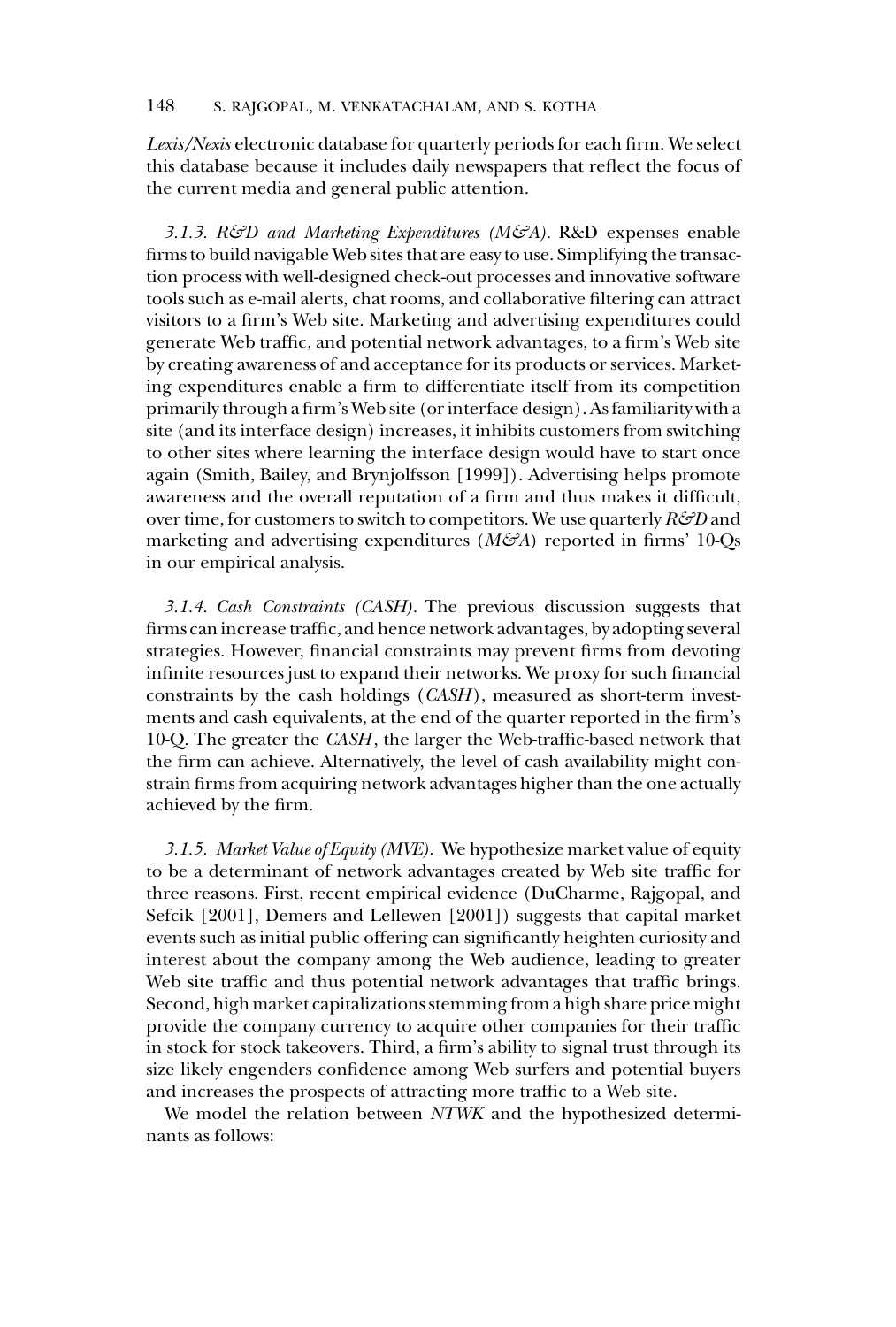$$
NTWK_{jt} = \delta_0 + \delta_1 AOL_{jt} + \delta_2 AFF_{jt} + \delta_3 VIS_{jt} + \delta_4 R\mathcal{SD}_{jt} + \delta_5 M\mathcal{SA}_{jt} + \delta_6 CASH_{jt} + \delta_7 MVE_{jt} + \delta_{8i} IND_{jt} + \delta_{9k} QTR_{jkt} + \eta_{jt}.
$$
 (4)

The industry and quarter dummies are introduced to account for uncontrolled omitted variables that vary with industry membership and time. Next, we reproduce the value-relevance equation (2) examined in section 3 here:

$$
MVE_{jt} = \beta_0 + \beta_1 BVE_{jt} + \beta_2 E_{jt} + \beta_3 \Delta CC_{jt} + \beta_4 R\mathcal{S}^2 D_{jt} + \beta_5 M\mathcal{S}^2 A_{jt}
$$
  
+  $\beta_6 NTWK_{jt} + \beta_{7i} IND_{jit} + \beta_{8k} QTR_{jkt} + \varepsilon_{jt}.$  (5)

We estimate equations (4) and (5) as a system of simultaneous equations using the two-stage least squares (2SLS) procedure. This procedure has two useful features. First, we allow *both MVE* and *NTWK* to be *endogenous* variables. Second, although the determinants of traffic in the *NTWK* equation may not directly affect *MVE*, these variables have an indirect effect on *MVE* through their effect on *NTWK.* However, it is important to note that our discussion of the determinants of network advantages created by Web site traffic did not motivate a formal optimization model that completely incorporates the costs and benefits regarding the choice of each determinant. Thus, we view our models as heuristic depictions that capture some of the important determinants of network advantages.

Table 2 provides descriptive statistics about the exogenous factors that determine network advantages created by Web site traffic. There is significant dispersion in the extent of media visibility that firms are able to muster. The average firm in the sample is mentioned in the major newspapers 42.02 times in a quarter, whereas the median firm gets 7 mentions. The median firm spends \$8.76 million a quarter on marketing and advertising but only \$1.77 million on research and development. The marketing spending is substantial, especially when compared with negative earnings of \$11.20 million for the median firm. The median firm has \$58.34 million in cash relative to \$127.30 million in total assets. The relatively high cash levels probably reflect proceeds from initial public offerings awaiting deployment into operating or investing activities. We also note that 27% of the firm-quarters have AOL alliances and 39% have affiliate programs.

For descriptive purposes, we report the Pearson and Spearman correlations between *NTWK* and the hypothesized exogenous determinants of *NTWK* in table 4. When Spearman correlations are considered, *NTWK* is significantly correlated with all the hypothesized determinants of traffic. *NTWK* is not correlated with AOL alliance and affiliate program variable (*AFF* ) when Pearson correlations are examined. Note in particular that *NTWK* exhibits a strong positive association with *CASH*, suggesting that cash availability can constrain growth of the network.

We report the simultaneous estimation of the network determinants equation (equation (4)) and valuation equation (equation (5)) in table 5. Results of equation (4) reported in panel A of table 5 show that entering into affiliate programs increases network advantages created by Web traffic. That is, the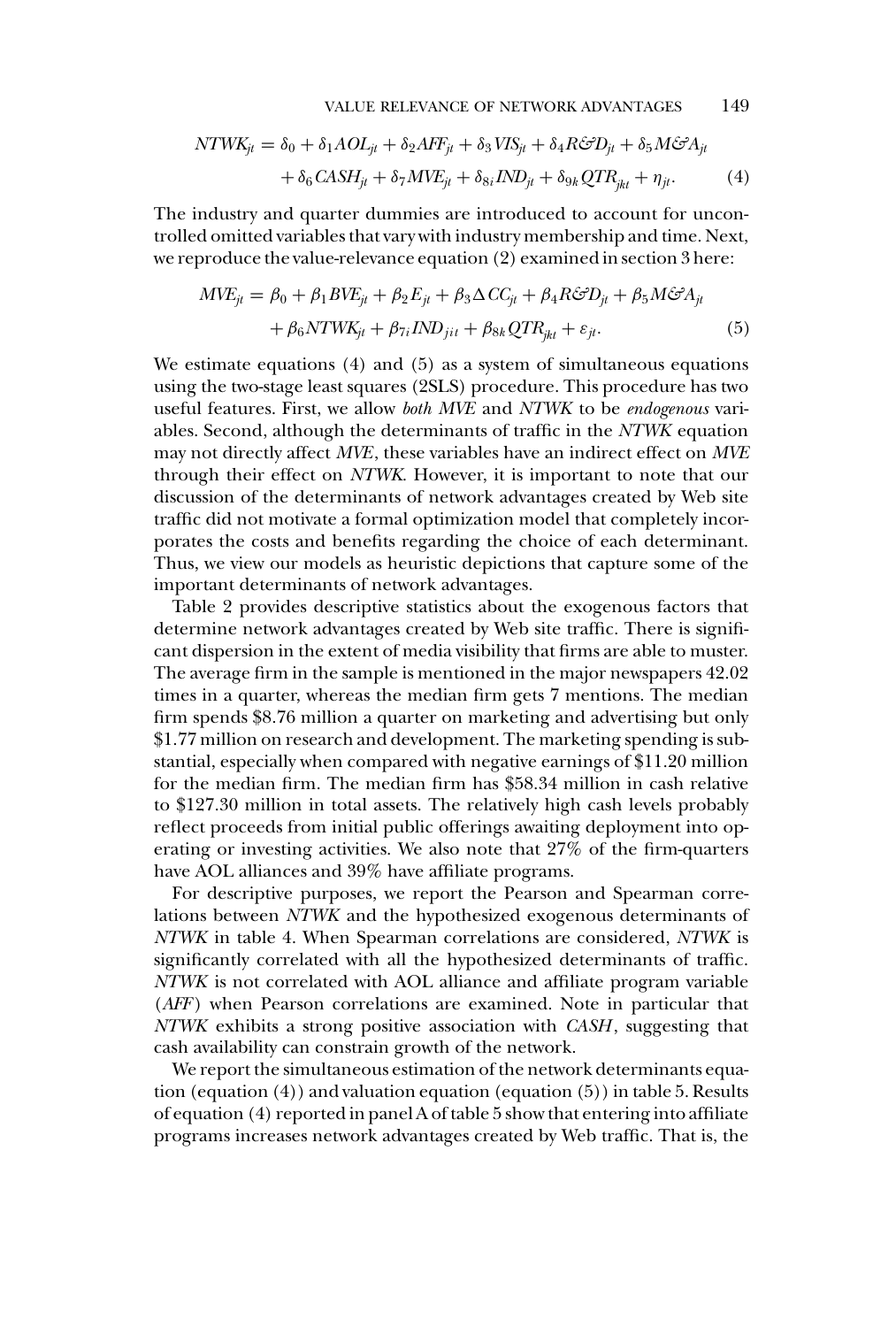#### *Correlation Statistics of Determinants of Network Effects*

The sample consists of 434 observations over the seven quarters starting with the first quarter of 1999 and ending with the third quarter of 2000. The financial statement data are obtained from the EDGAR database on the SEC's Web site www.sec.gov, and stock prices are obtained from www.finance.yahoo.com and CRSP tapes. *NTWK* is (*UNIVIS*<sup>2</sup> <sup>−</sup> *UNIVIS*), *UNIVIS* is the average monthly unique visitors during a quarter, *MVE* is market value of equity, *VIS* is media visibility measured as the number of articles in leading newspapers and magazines, *R&D* is research and development expenditures,  $M\mathcal{C}^2A$  is marketing and advertisement expenditures, *CASH* is cash and cash equivalents, *AOL* is a dummy variable for alliance with America Online, and *AFF* is a dummy variable for the existence of affiliate programs.

| Variables   | <b>NTWK</b> | AOL      | AFF      | VIS      | $R\epsilon\gamma D$ | M&A      | CASH     | MVE.     |
|-------------|-------------|----------|----------|----------|---------------------|----------|----------|----------|
| <b>NTWK</b> |             | $0.18**$ | $0.23**$ | $0.49**$ | $0.42**$            | $0.49**$ | $0.49**$ | $0.56**$ |
| AOL         | 0.01        |          | $0.10*$  | $0.21**$ | $0.25**$            | $0.26**$ | 0.08     | 0.08     |
| AFF         | 0.04        | $0.10*$  |          | $0.18**$ | $0.13**$            | $0.11*$  | $0.13**$ | $0.17**$ |
| VIS         | $0.71**$    | $0.20**$ | 0.10     |          | $0.56**$            | $0.57**$ | $0.52**$ | $0.56**$ |
| R&D         | $0.78**$    | $0.99**$ | $0.13**$ | $0.77**$ |                     | $0.62**$ | $0.39**$ | $0.38**$ |
| MEA         | $0.41**$    | $0.29**$ | $0.12*$  | $0.65**$ | $0.89**$            |          | $0.59**$ | $0.57**$ |
| <b>CASH</b> | $0.59**$    | $0.19**$ | 0.13     | $0.76**$ | $0.67**$            | $0.67**$ |          | $0.74**$ |
| MVE.        | $0.78**$    | 0.08     | 0.02     | $0.77**$ | $0.51**$            | $0.51**$ | $0.67**$ |          |

<sup>\*\*</sup>Significant at the  $ρ = 0.01$  level; <sup>\*</sup>significant at the  $ρ = 0.05$  level. Pearson correlation statistics are presented below the diagonal and Spearman correlation statistics are presented above the diagonal.

coefficient on *AFF* is positive and significant (coefficient 10.38, *t*-statistic  $=$ 1.81). Furthermore, the effect of media visibility (*VIS*) on *NTWK* is positive and significant (coefficient  $0.43$ , *t*-statistic  $= 4.08$ ), suggesting that attracting greater media visibility increases a firm's network advantage. However, the coefficients on *AOL* and *CASH* are not statistically significant in the multivariate model. One interpretation of this result is that the strategies used to create network advantages are not mutually exclusive. Consistent with this interpretation, the correlation between select determinants of *NTWK* is high. For example, the Pearson correlation between  $M\ddot{\sigma}A$  and *CASH* is 0.67, and the Pearson correlation between  $M\ddot{\sigma}A$  and VIS is 0.76. The coefficient on *MVE* is positive and statistically significant, indicating that larger (and hence more reputed) firms have stronger network advantages. The adjusted  $R^2$  of the *NTWK* determinants equation is 58.22%, suggesting that the hypothesized exogenous determinants explain a substantial portion of the cross-sectional variation in *NTWK.*

Results of the second-stage valuation equation (5) are reported in panel B of table 5. Notice that the coefficient on *NTWK* is positive and statistically significant (coefficient  $= 39.28$ , *t*-statistic  $= 11.90$ ). This indicates that if determinants of *NTWK* changed so as to cause network advantages to increase, such increases in *NTWK* would result in higher market value of equity. It is interesting to note that coefficients of three variables in the market value equation (*BVE, R&D*, and *M&A*) change in the simultaneous framework relative to the value relevance results reported earlier in section 3. The coefficients on *BVE* and *R&D* become insignificant, whereas the coefficient on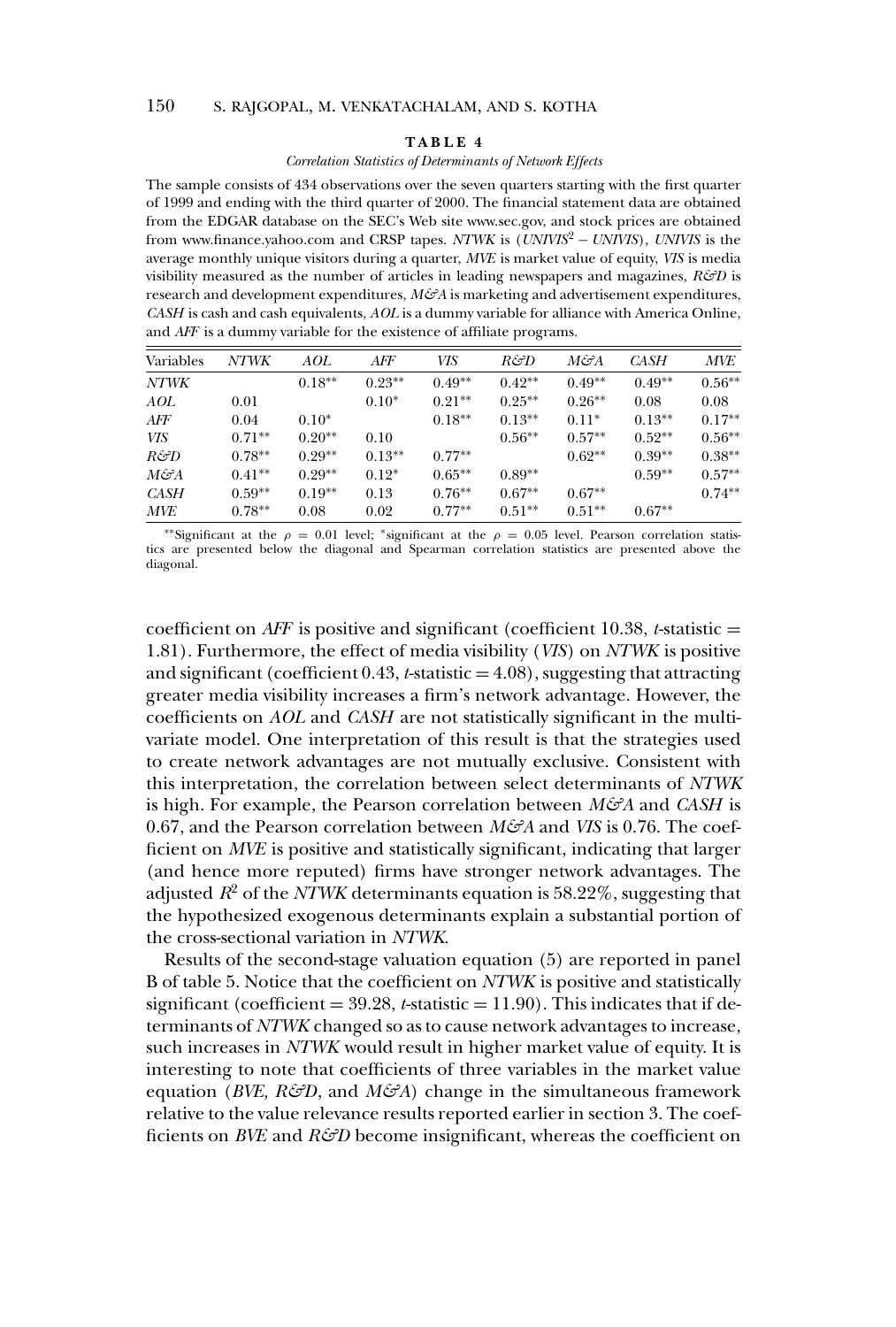### *Summary Regression Statistics of Two-Stage Least Squares Estimation of Determinants of Network Effects and the Relation Between Equity Market Values and Network Effects*

The sample consists of 434 observations over the seven quarters starting with the first quarter of 1999 and ending with the third quarter of 2000. The financial statement data are obtained from the EDGAR database on the SEC's Web site www.sec.gov, and stock prices are obtained from www.finance.yahoo.com and CRSP tapes. *UNIVIS* is the average monthly unique visitors during a quarter, *NTWK* is (*UNIVIS*<sup>2</sup> <sup>−</sup> *UNIVIS*), *<sup>E</sup>* is income before extraordinary items, *BVE* is book value of equity, *CC* is amount of contributed capital (i.e., par value + additional paid in capital), *CC* is change in contributed capital, *MVE* is market value of equity, *VIS* is media visibility measured as the number of articles in leading newspapers and magazines, *R&D* is research and development expenditures, *M&A* is marketing and advertisement expenditures, *CASH* is cash and cash equivalents, *AOL* is a dummy variable for alliance with America Online, and *AFF* is a dummy variable for the existence of affiliate programs. Coefficients on the intercept, quarter dummies (*QTR*) and industry dummies (*IND*) are not reported for expositional convenience. Regression results are presented after deleting outlier observations represented by the absolute value of *R*-student statistic greater than 3.

#### **Panel A: Determinants of Network Effects**

| $NTWK_{jt} = \delta_0 + \delta_1 AOL_{jt} + \delta_2 AFF_{jt} + \delta_3 VIS_{jt} + \delta_4 R\mathcal{ED}_{jt} + \delta_5 M\mathcal{B}A_{jt} + \delta_6 CASH_{jt}$ |     |
|---------------------------------------------------------------------------------------------------------------------------------------------------------------------|-----|
| + $\delta_7 MVE_{jt} + \delta_{8i} IND_{jt} + \delta_{9k} QTR_{jkt} + \eta_{jt}$                                                                                    | (4) |

| Variable   | Predicted Sign | <b>Coefficient Estimate</b> | t-statistic |
|------------|----------------|-----------------------------|-------------|
| AOL        | $^+$           | $-0.90$                     | $-0.12$     |
| AFF        | $^+$           | 10.38                       | $1.81*$     |
| VIS        | $^{+}$         | 0.43                        | $4.08**$    |
| $R$ &D     |                | $-0.94$                     | $-1.04$     |
| M&A        | $^+$           | $-0.34$                     | $-1.10$     |
| CASH       | $^+$           | $-0.06$                     | $-1.20$     |
| <b>MVE</b> | $^+$           | 0.01                        | $3.19**$    |
| Adj. $R^2$ |                | 58.22%                      |             |

#### **Panel B: Relation Between Equity Market Values and Network Effects**

| $MVE_{jt} = \beta_0 + \beta_1 BVE_{jt} + \beta_2 E_{jt} + \beta_3 \Delta CC_{jt} + \beta_4 R\mathcal{S}D_{jt} + \beta_5 M\mathcal{S}A_{jt} + \beta_6 NTWK_{jt}$ |     |
|-----------------------------------------------------------------------------------------------------------------------------------------------------------------|-----|
| $+ \beta_{7i} IND_{ii} + \beta_{8k} OTR_{ii} + \varepsilon_{ii}$                                                                                                | (5) |

|                 | $\tau$ $\mu_1$ $\mu$ $\nu_2$ $\mu$ $\tau$ $\mu$ $\mu$ $\mu$ $\tau$ $\tau$ $\mu$ |                             | $\cup$      |
|-----------------|---------------------------------------------------------------------------------|-----------------------------|-------------|
| Variable        | Predicted Sign                                                                  | <b>Coefficient Estimate</b> | t-statistic |
| BVE             | +                                                                               | 0.85                        | 1.00        |
| E               | $^+$                                                                            | $-8.52$                     | $-2.39**$   |
| $R$ &D          | $+/-$                                                                           | $-43.27$                    | $-0.90$     |
| $M\mathcal{C}A$ | $+/-$                                                                           | 57.56                       | $3.26**$    |
| $\triangle CC$  | $^{+}$                                                                          | $-0.02$                     | $-0.01$     |
| <b>NTWK</b>     |                                                                                 | 39.28                       | $11.90**$   |
| Adj. $R^2$      |                                                                                 | 49.62%                      |             |

∗∗Significant at the α = 0.01 level; <sup>∗</sup>significant at the α = 0.05 level. The *t*-statistics are one-tailed where the sign is predicted, two-tailed otherwise. The *t*-statistics are adjusted for White's (1980) correction for heteroskedasticity.

 $M\ddot{\sigma}A$  turns positive and significant (coefficient = 57.56, *t*-statistic = 3.26). The revised results from the simultaneous system of equations highlight the potential for misleading inferences when the endogenous nature of *NTWK* is not considered (see also Greene [1993, p. 579]). Overall, our results imply that at least part of the value relevance of network advantages stems from the economic determinants of networks such as the presence of affiliate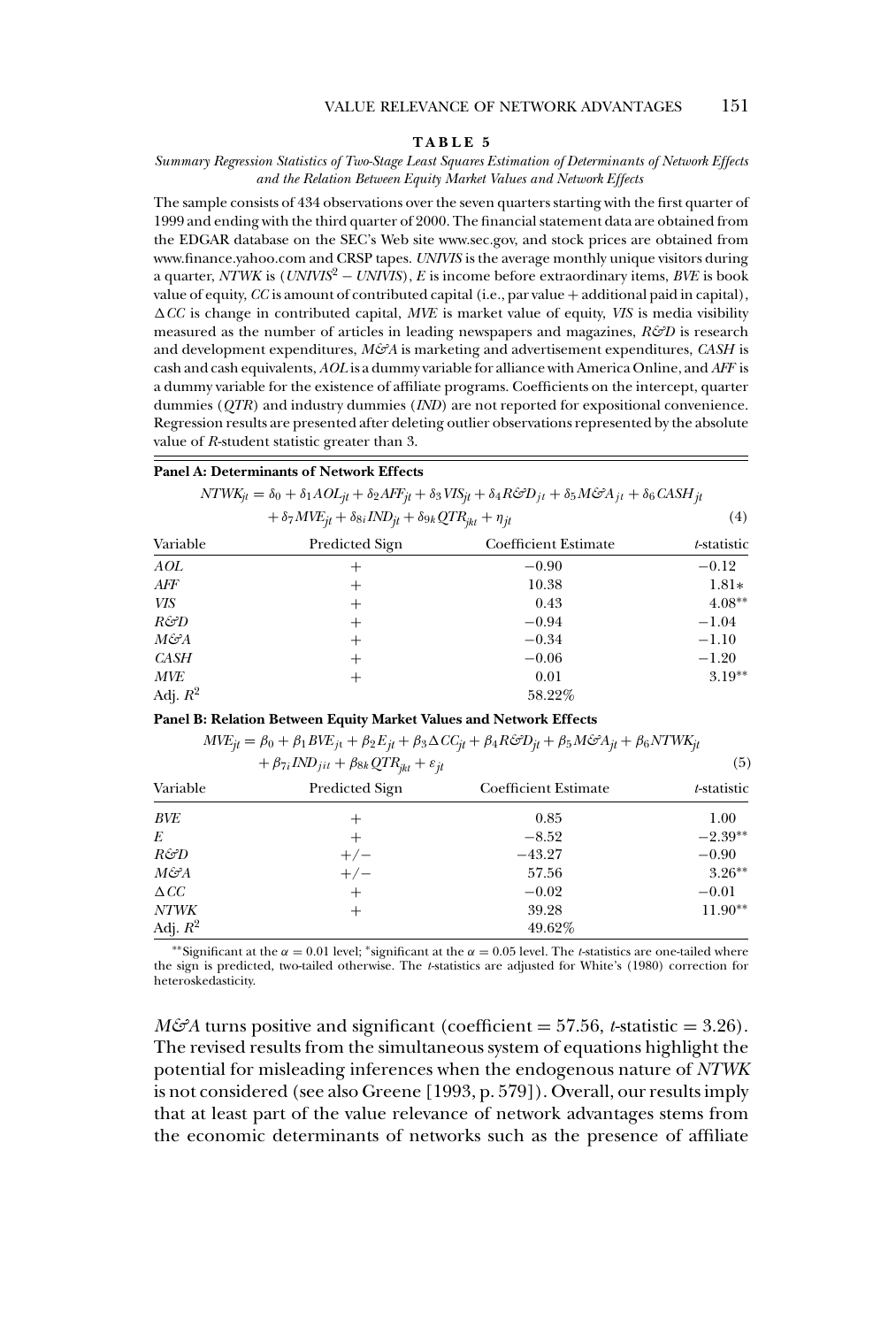referral programs (*AFF* ), generation of media visibility (*VIS*), and larger firm size (*MVE*).

The methodology adopted here to address endogeneity is subject to three important caveats (see also Holthausen, Larcker, and Sloan [1995]). First, only network advantages and the market value of equity are treated as endogenous in the estimated equations. Other firm-specific variables are assumed to be exogenous or predetermined variables. Obviously, identification considerations require each endogenous variable to be associated with some unique set of exogenous variables (or instruments). We acknowledge that some of the instrumental variables (e.g., AOL alliance and cash balances) are themselves likely to be endogenous and we would need to specify a separate equation to explain the choice of endogenous variables. However, this would involve the difficult task of finding an exogenous variable for each such equation (Ittner and Larcker [2001]). Second, our variables are likely measured with error, leading to inconsistent estimates for the structural equation parameters and their standard errors. However, without greater knowledge of the correlation structure of the measurement error, it is difficult to estimate precisely the effect of these errors on our inferences. Third, it is likely that the system of equations is misspecified, because of correlated omitted variables and inappropriate zero restrictions on the coefficients between the exogenous instruments and the endogenous variables. For example, the extent of network advantages is possibly chosen in response to factors other than those hypothesized earlier. To the extent our analyses do not consider all the determinants of traffic, we face the possibility that our results are affected by unidentified omitted variable problems.

# *4. Time-Series and Cross-Sectional Variation in the Value Relevance of Network Effects*

In this section we explore systematic variation in the value relevance of *NTWK*. That is, we allow the valuation coefficient on *NTWK* to vary (1) over time after the market crash in Internet stocks in April 2000 and (2) crosssectionally based on a firm's business model. We develop our hypotheses and present our results on these two extensions in the following subsections.

## 4.1 APRIL 2000 CRASH

It is plausible that the value relevance of network advantages was affected by the April 2000 Nasdaq crash in Internet stocks. We set a dummy variable *POSTCRASH* to 1 (0) if the dependent variable, the market value of equity, is measured after (before) April 1, 2000. We augment equation (5) with an interaction of the *POSTCRASH* dummy and *NTWK*. As mentioned, we estimate the determinants of *NTWK* (equation (4)) and the value relevance regression (equation (5)) simultaneously. We continue to estimate the determinants of *NTWK* (equation (4)) and the value relevance of *NTWK* (equation (5)) in a simultaneous-equations framework. To conserve space,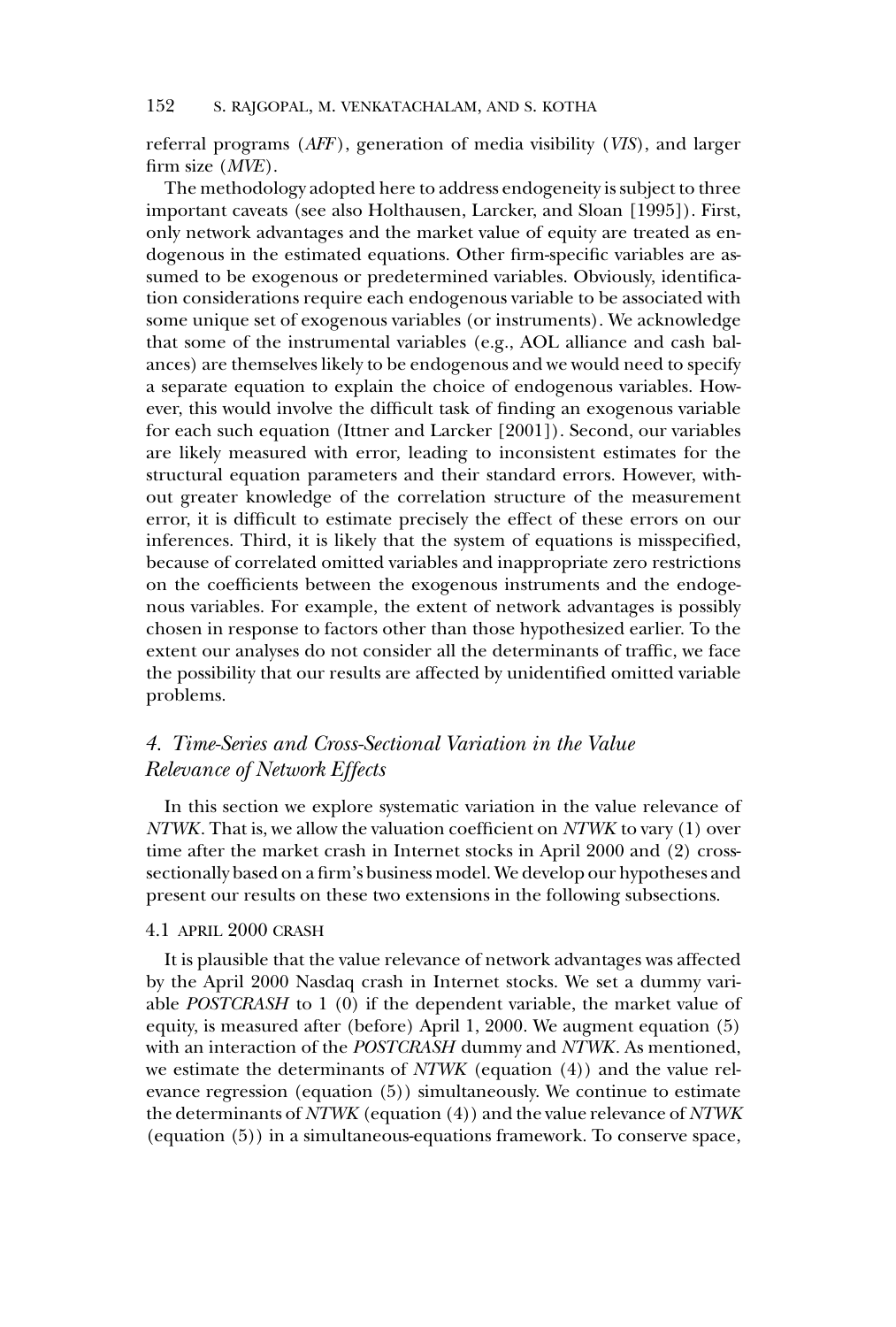we do not report results from estimating *NTWK* as those results are similar to those presented in panel A of table 5.

Results of estimating the augmented version of equation (5) are reported in panel A of table 6. The coefficient on *NTWK* remains positive and strongly significant (43.46, *t*-statistic  $= 18.71$ ), though the coefficient on the interaction of *NTWK* and *POSTCRASH* is negative and significant, as expected (−14.39, *t*-statistic = −4.53). Thus, the market appears to have downgraded the value per unit of network advantages by about a third in the post-crash period. Nonetheless, the market continues to value network advantages even after the April 2000 crash. The (untabulated) sum of coefficients on *NTWK* and the interaction term are reliably positive and significant ( $F$ -statistic  $=$ 18.04,  $p < 0.00$ ).

#### 4.2 BUSINESS MODELS

The previous analysis allows the valuation coefficient on network advantages to vary with time, that is, pre- and post-crash regime. In the following analysis, we allow the valuation coefficient on network effects to vary in the cross-section, by the nature of the firm's business model. This is because network effects are likely to be more important to certain business models such as auction sites and portals than to others (Amit and Zott [2001]).

A marginal buyer or a seller is better off going to an auction site with a large network. The larger the auction site, the better the selection and chances of finding what the buyer wants. eBay's auction site is more popular than any other (including free auction sites such as Yahoo Auctions) because of the large virtual community of buyers and sellers that it has created. In this case, a marginal buyer or seller has strong incentives to transact on eBay because this increases the probability of finding members who would take the other side of the trade.

Similar arguments apply in the case of portals and content community sites. Virtual markets enable online firms to create virtual communities in an attempt to bond participants to particular sites (Hagel and Armstrong [1997]). They enable frequent interactions on a wide range of topics and thus create loyalty among the community members and enhance transaction frequency (Amit and Zott [2001]). Once a new user has joined the community, it becomes more attractive for other potential users to patronize the site.<sup>12</sup> For individuals looking for a chat group, the larger the network of users at a portal or a content and community site, the greater the chances of finding other members with similar tastes with whom they can share ideas and further their sense of community.

However, online brokerage services (classified as financial services by Internet.com) and e-tailers are unlikely to achieve network externalities.

 $12$  The converse is also true—if a site is unattractive and is unable to attract members, it becomes less attractive for existing subscribers who may choose to drop out. Thus, a dangerous "vicious" cycle is set in motion that can, in extreme cases, eventually destroy the business (Shapiro and Varian [1999], Amit and Zott [2001]).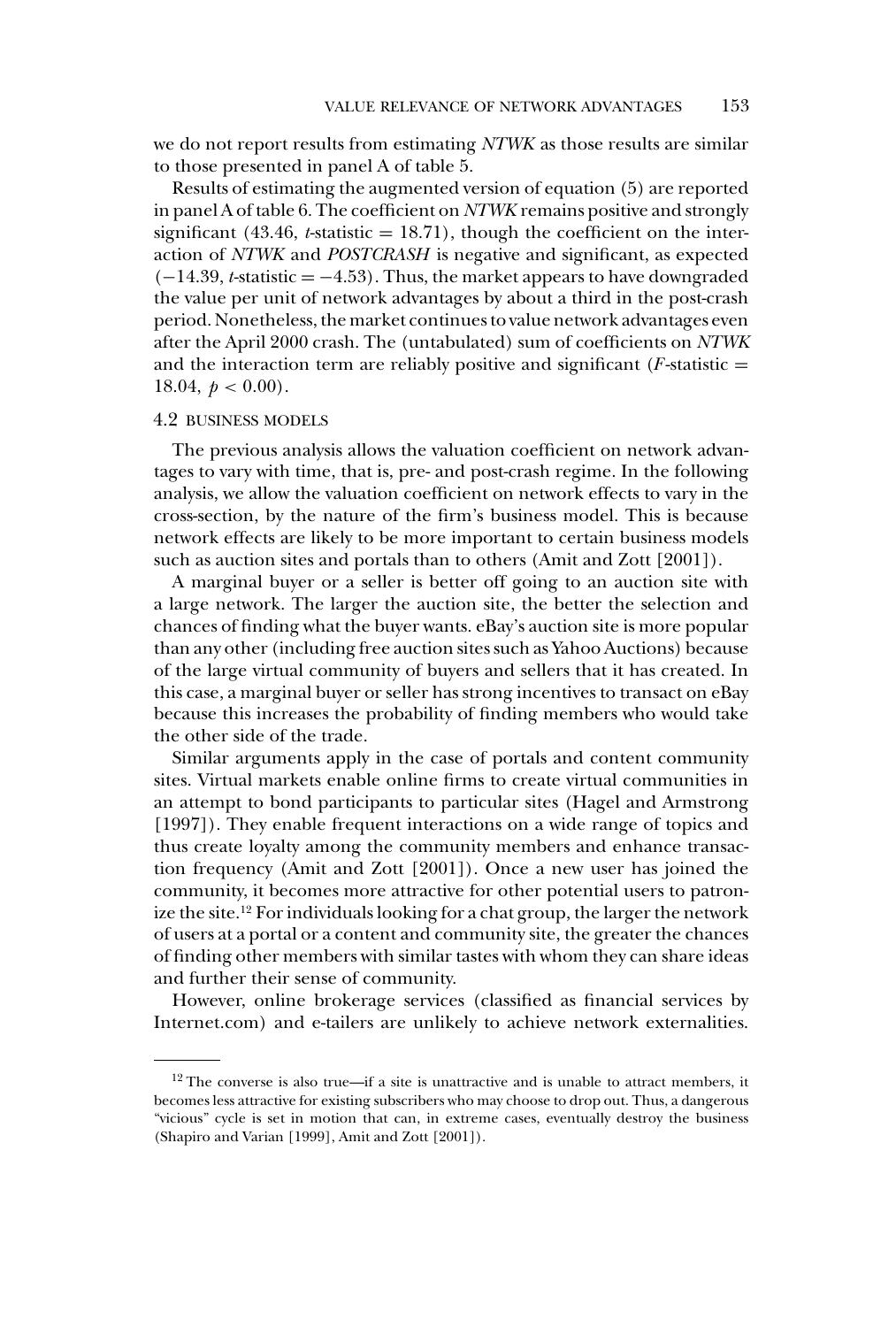#### *Summary Regression Statistics of Two-Stage Least Squares Estimation of Determinants of Network Effects and the Relation Between Equity Market Values and Network Effects: Pre- and Post-Nasdaq Crash and Business Model Analyses*

The sample consists of 434 observations over the seven quarters starting with the first quarter of 1999 and ending with the third quarter of 2000. The financial statement data are obtained from the EDGAR database on the SEC's Web site www.sec.gov, and stock prices are obtained from www.finance.yahoo.com and CRSP tapes. *UNIVIS* is the average monthly unique visitors during a quarter; *NTWK* is (*UNIVIS*<sup>2</sup> − *UNIVIS*); *REACH* is the average proportion of unique visitors to total Web population during a quarter; *E* is income before extraordinary items; *BVE* is book value of equity; *CC* is amount of contributed capital (i.e., par value + additional paid in capital); *CC* is change in contributed capital; *TA* is total assets; *SALES* is sales revenues; *MVE* is market value of equity; *POSTCRASH* represents a dummy variable that takes the value of 1 if the market value of equity is measured after April 1, 2000, 0 otherwise; *Content* represents a dummy variable that takes the value of 1 if the firm is a content and community site, 0 otherwise; *Portal* represents a dummy variable that takes the value of 1 if the firm is a portal, 0 otherwise; *Finser* represents a dummy variable that takes the value of 1 if the firm is in the financial service industry, 0 otherwise; *Auction* represents a dummy variable that takes the value of 1 if the firm is an auction firm, 0 otherwise; and *Amazon* represents a dummy variable that takes the value of 1 if the firm is Amazon.com, 0 otherwise. Coefficients on the intercept, quarter dummies (*QTR*) and industry dummies (*IND*) are not reported for expositional convenience. Regression results are presented after deleting outlier observations represented by the absolute value of *R*-student statistic greater than 3. The regression results reported are obtained from simultaneously estimating the network determinants specification (equation (4)), to control for endogeneity and simultaneity. Results of equation (4) are not reported here for brevity.

#### **Panel A: Pre- and Post-Crash Analysis**

 $MVE_{jt} = \beta_0 + \beta_1 BVE_{jt} + \beta_2 E_{jt} + \beta_3 \Delta CC_{jt} + \beta_4 R\mathcal{S}D_{jt} + \beta_5 M\mathcal{S}A_{jt} + \beta_6 NTWK_{jt}$  $+ \beta_7 N T W K_{it} * POSTCRASH_{it} + \beta_{8i} IND_{iit} + \beta_{9k} OTR_{it} + \varepsilon_{it}$  (5)

| $\cdots$       |                | $\cdots$ $\cdots$ $\cdots$ $\cdots$ $\cdots$ $\cdots$ $\cdots$ $\cdots$ $\cdots$ $\cdots$ $\cdots$ $\cdots$ $\cdots$ |             |  |
|----------------|----------------|----------------------------------------------------------------------------------------------------------------------|-------------|--|
| Variable       | Predicted Sign | <b>Coefficient Estimate</b>                                                                                          | t-statistic |  |
| BVE            |                | 0.46                                                                                                                 | 0.55        |  |
| E              | $^+$           | $-11.70$                                                                                                             | $-3.38**$   |  |
| $R$ &D         | $+/-$          | $-48.11$                                                                                                             | $-1.04$     |  |
| M&A            | $+/-$          | 68.26                                                                                                                | $3.98**$    |  |
| $\Delta CC$    | $^+$           | $-2.33$                                                                                                              | $-1.23$     |  |
| NTWK           | $^{+}$         | 43.46                                                                                                                | $18.71**$   |  |
| NTWK*POSTCRASH |                | $-14.39$                                                                                                             | $-4.53**$   |  |
| Adj. $R^2$     |                | 64.21%                                                                                                               |             |  |

#### **Panel B: Business Model Analysis**

 $MVE_{jt} = \beta_0 + \beta_1 BVE_{jt} + \beta_2 E_{jt} + \beta_3 \Delta CC_{jt} + \beta_4 R\mathcal{S}D_{jt} + \beta_5 M\mathcal{S}A_{jt} + \beta_6 NTWK_{jt} * Content$ + β7*NTWKjt* ∗ *Portal* + β8*NTWKjt* ∗ *Finser* + β9*NTWKjt* ∗ *Etail*

 $+ \beta_{10}NTWK_{jt} * \text{Auction} + \beta_{11}NTWK_{jt} * \text{Auction} + \beta_{12i}IND_{jit} + \beta_{13k}QTR_{ikt} + \varepsilon_{jt}$  (5)

| Variable       | Predicted<br>Sign | Coefficient<br>Estimate | t-statistic | Coefficient<br>Estimate | <i>t</i> -statistic |
|----------------|-------------------|-------------------------|-------------|-------------------------|---------------------|
| BVE            | $\pm$             | 2.93                    | $4.40**$    | 3.61                    | $5.22**$            |
| E              | $^{+}$            | $-9.72$                 | $-3.77**$   | $-9.68$                 | $-3.80**$           |
| R&D            | $+/-$             | 71.88                   | 1.90        | 36.30                   | 0.93                |
| M&A            | $+/-$             | 24.66                   | $2.00*$     | 26.11                   | $2.14*$             |
| $\triangle CC$ | $^{+}$            | $-1.09$                 | $-0.79$     | $-1.49$                 | $-1.08$             |
| NTWK * Content | $^{+}$            | 4.50                    | 1.10        | 3.63                    | 0.90                |
| NTWK * Portal  | $^{+}$            | 15.52                   | $8.22**$    | 15.34                   | $8.22**$            |
| $NTWK*Finser$  | $\Omega$          | 3.39                    | 0.10        | $-1.30$                 | $-0.04$             |
| $NTWK * Etail$ | $\theta$          | 28.61                   | $4.33***$   | $-15.65$                | $-1.03$             |
| NTWK * Auction | $^{+}$            | 39.60                   | $11.15**$   | 38.97                   | $11.08**$           |
| $NTWK*Amaxon$  | $^{+}$            |                         |             | 52.54                   | $3.24**$            |
| Adj. $R^2$     |                   | 64.15%                  |             | 64.98%                  |                     |

∗∗Significant at the α = 0.01 level; <sup>∗</sup>significant at the α = 0.05 level. The *t*-statistics are one-tailed where the sign is predicted, two-tailed otherwise. The *t*-statistics are adjusted for White's (1980) correction for heteroskedasticity.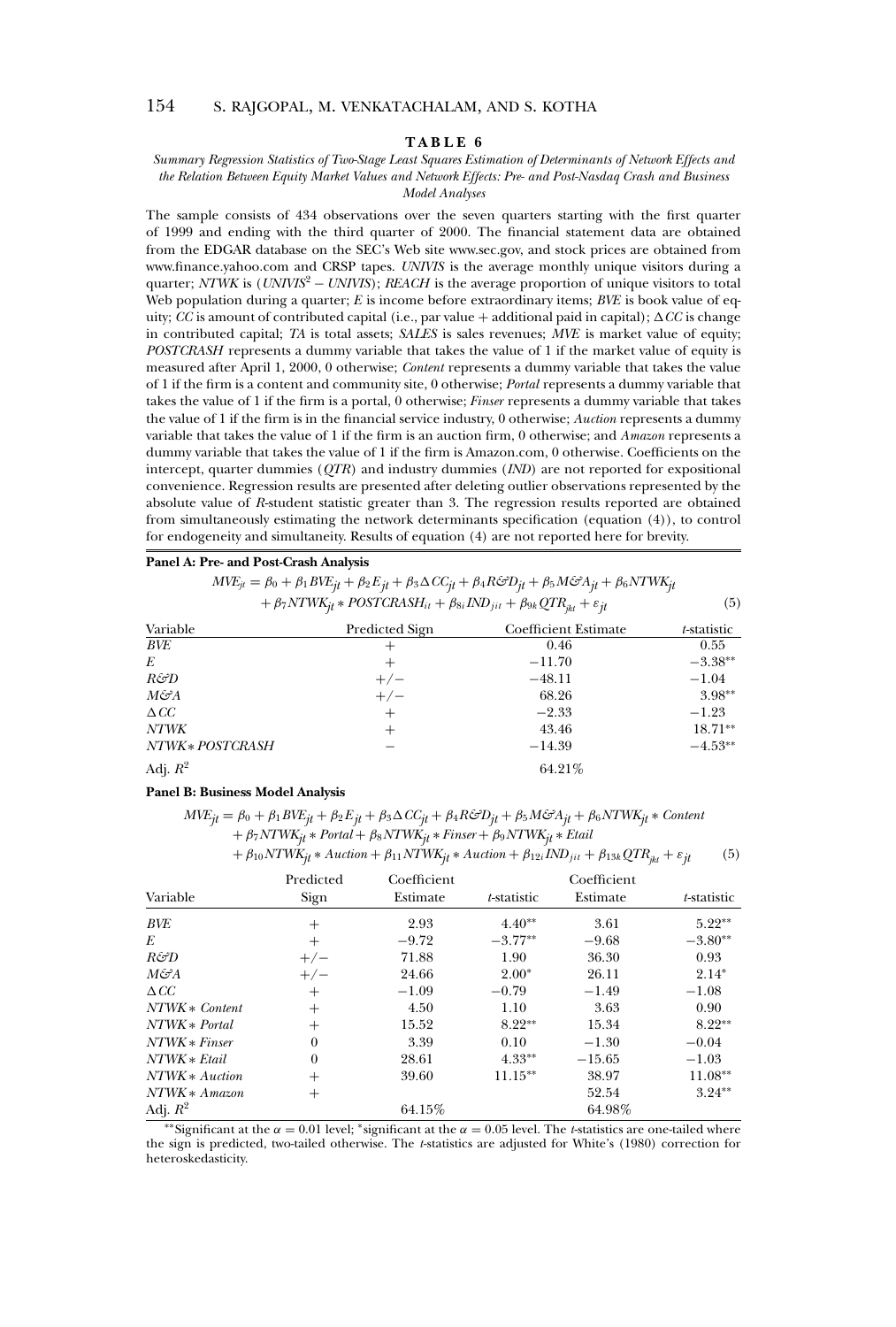The value that a customer derives from transacting with a brokerage or an e-tailer is not directly related to the size of the network served by the firm. Research has shown that customers choose an online broker based on their personal attributes such as technological savvy, age, gender, and investment style but not on how many other clients are serviced by that brokerage house (Rangan [2001]). Shoppers appear to choose an e-tailer that has a wide product selection, competitive prices, responsive customer service, and easy-to-use Web sites (Smith, Bailey, and Brynjolfsson [1999], Evans and Wurster [1999]). The size of the network created by the e-tailer does not appear to be a first-order motivator for shoppers to patronize an e-tailer.

To evaluate whether the valuation of network advantages varies with industry type, we replace *NTWK* in equation (5) with an interaction of *NTWK* and a dummy that identifies the primary industry to which a sample firm belongs. The results of estimating this modified equation (5) are presented in the first column in panel B of table 6. Most of the *a priori* predictions about the differential importance of network advantages are borne out by the data. Consistent with predictions, the valuation coefficient on network advantages is positive and significant for auction sites (39.60, *t*-statistic = 11.15) and portals  $(15.52, t-statistic = 8.22)$ . As expected, the market does not value network advantages for financial services sites  $(3.39, t\text{-statistic} =$ 0.10). Contrary to expectations, the market appears to value network advantages for e-tailers  $(28.61, t\text{-statistic} = 4.33)$ . A closer examination of the data suggests that Amazon.com drives this anomalous result. When we allow Amazon.com to assume a separate valuation coefficient, we find that network advantages of e-tailers are not valued by the market (see second column of panel B, table 6).

Among the e-tailers, the market places a significant weight on the network advantages created only by Amazon.com (coefficient  $= 52.54$ , *t*-statistic  $=$ 3.24). This occurs for several possible reasons. Amazon.com enjoyed a significant first-mover advantage in book retailing. Many researchers argue that being first to market is an essential prerequisite to success in markets characterized by increasing returns (Arthur [1996], Hill [1997], Shapiro and Varian [1999]). A first mover can create switching costs for customers by developing brand awareness and reputation (Amit and Zott [2001], Rindova and Kotha [2001]). Amazon.com was also among the first to recognize the value of increasing returns to scale as noted by *The Economist* [1997, p. 9]:

People come to the site because it has the most reviews written by readers, and they often stop to write some of their own, attracting even more people. The more books you buy and the more information you give Amazon.com about your tastes, the better it will become at finding things you might like. It will send you an e-mail message when a book you are looking for (or might just be interested in) is coming out, hooking you ever more firmly.

As Amazon.com's network of customers increased in size, it become difficult for other competitors to be ubiquitous on the Internet, and Amazon.com locked out other entrants to the online segment of the book retailing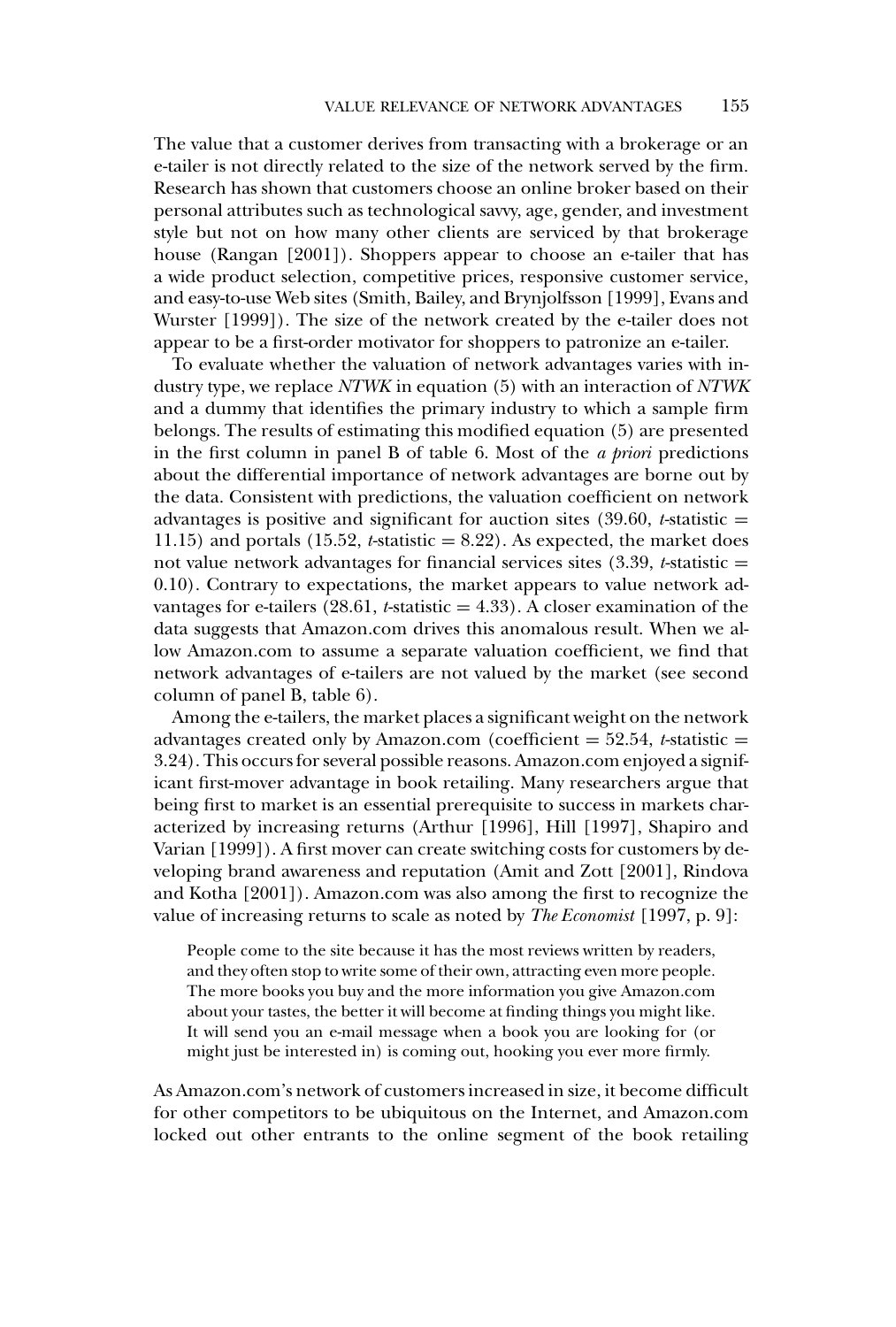industry altogether.13 Moreover, Amazon.com pioneered a series of ecommerce innovations (e.g., one-click purchase, editors' service, the "eyes" program, the affiliate program) that helped attract new customers and create a virtual community (Kotha [1998]).

In sum, the previous analysis demonstrates that network advantages appear to be more valuable to certain business models (auctions and portals) than to others (e-tailers and financial services).

## *5. Do Analysts' Future Earnings Forecasts Reflect Network Advantages?*

The value relevance of network advantages provides indirect evidence that network advantages are associated with improved future performance.14 In this section, we provide direct evidence by examining the association between network advantages and fundamentals using future earnings.

The impact of network advantages of Web traffic on a firm's future earnings is twofold: the demand effect and the supply effect. The demand effect exists when there is demand interdependence among customers as the welfare of users depends on other users in the network (Rohlfs [1974]). The greater size of the network increases a customer's ability to conduct more or varied transactions with other customers of the network. The resultant increase in the firms' revenue makes it more economical for a firm to offer new products or services. Such new services may result in higher revenues for the firm. Hence, we expect to observe a positive association between *NTWK* and future sales of firms.

Turning to the supply effect, as the size of the network increases, the marginal costs of servicing the installed base of customers becomes progressively lower. With a larger network, the technological and administrative costs of managing the network can be spread over a larger base of users. Hence, we expect future expenses to increase at a slower rate than future sales, thereby leading to a positive association between *NTWK* and future earnings.

The theoretical perspective adopted in specifying a link between earnings and network advantages draws from the production function perspective of

 $13$  Currently, there are more than  $400$  online bookstores on the Internet, but none of them has been able to compete with Amazon.com in driving traffic to their Web sites. Moreover, two well-endowed physical retailers—Barnes and Noble and Borders—have been unable to match Amazon.com's success in acquiring market share in online book retailing. In fact, Borders is partnering with Amazon.com in the industry, having unsuccessfully tried to compete for online customers.

 $^{14}$  Alternatively, network effects may be value relevant because they proxy for nondiversifiable risk. In untabulated results, we did not find strong evidence to support that interpretation. In particular, we use stock return volatility during the quarter as the proxy for nondiversifiable risk. In estimating the relation between return volatility and *NTWK*, we control for firm size (proxied by the natural logarithm of market value of equity) and book-to-market ratio. We find only a weak (that too, negative) association between stock return volatility and *NTWK.*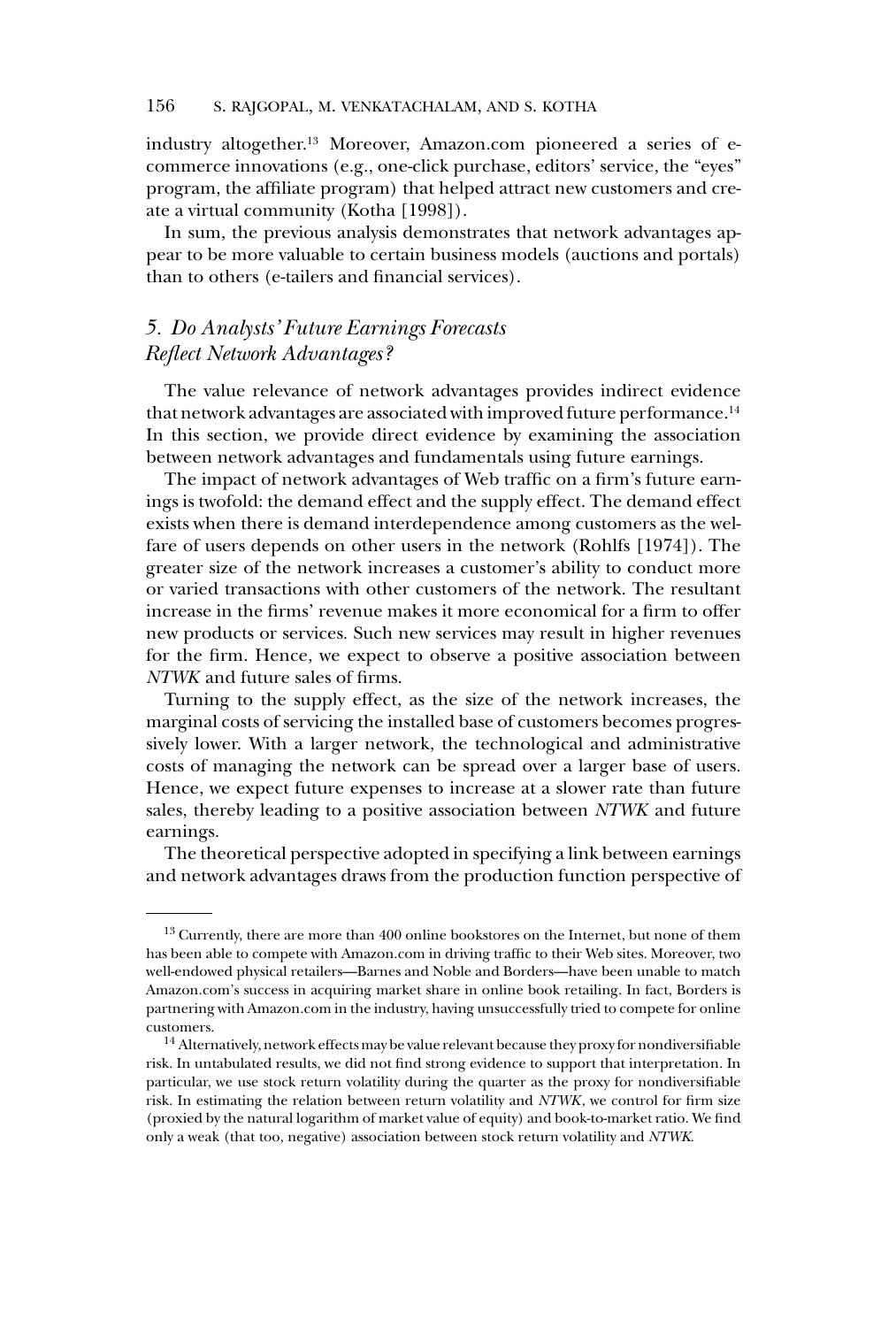the firm discussed in Lev and Sougiannis [1996]. Following research in economics (Mairesse and Sassenou [1991], Hall [1993]), Lev and Sougiannis [1996] argue that earnings of a firm are a function of tangible assets and intangible assets:

$$
Earnings = f(tangible assets, intangible assets).
$$
\n(6)

We proxy for tangible assets with the total assets of a firm and view network advantages created by traffic, *NTWK*, as the key intangible asset for our sample firms. We also consider R&D and M&A expenses to control for intangible assets created by such expenses. Following Aboody, Barth, and Kasznik [1999], we introduce the market-to-book ratio, *MB*, as a control for potential effects of risk and growth (Fama and French [1992]). Hence, we estimate the impact of network effects on future earnings using the following specification:

$$
FUTEARN_{jt+n} = \gamma_0 + \gamma_1 TA_{jt} + \gamma_2 R\mathcal{S}D_{jt} + \gamma_3 M\mathcal{S}A_{jt} + \gamma_4 MB_{jt} + \gamma_5 N\hat{T}WK_{jt} + \gamma_{6i} IND_{jit} + \gamma_{7k} QTR_{jkt} + \kappa_{jt}.
$$
\n(7)

*FUTEARN* in equation (7) refers to the analyst forecasts of future earnings for the sample firm.15 Industry and quarter dummies are added to control for unmodeled variation in future earnings that covary with industry membership and time. <sup>∧</sup> *NTWK* refers to the fitted value of *NTWK* obtained from the determinants equation (4). Thus, we control for the endogeneity of network effects while estimating the effects of network on future earnings.

To fully appreciate the effect of network advantages on future earnings, we decompose future sales (*FUTSALES*) and expense component (*FUTEXP*) of *FUTEARN* in the following two specifications. We derive forecasted expenses as the difference between forecasted sales and forecasted earnings.

$$
FUTSALES_{jt+n} = \lambda_0 + \lambda_1 TA_{jt} + \lambda_2 R\mathcal{S}D_{jt} + \lambda_3 M\mathcal{S}^2A_{jt} + \lambda_4 MB_{jt} + \lambda_5 NTWK_{jt}
$$
  
+  $\lambda_{6i} IND_{jit} + \lambda_{7k} QTR_{ikt} + \kappa_{jt}.$  (8)

∧

$$
FUTEXP_{jt+n} = v_0 + v_1 TA_{jt} + v_2 R\mathcal{S}D_{jt} + v_3 M\mathcal{S}A_{jt} + v_4 MB_{jt} + v_5 N\hat{T}WK_{jt} + v_{6i} IND_{jit} + v_{7k} QTR_{jkt} + \kappa_{jt}.
$$
\n(9)

In these two equations, *FUTEARN* (*FUTSALES*) refers to analysts' consensus forecasts of earnings (sales) one year and two years ahead from the IBES tapes measured one month after traffic numbers related to the last month of a particular quarter are reported. For example, for a fiscal quarter ending in March where Web traffic numbers are reported in April, we use analyst forecasts made in May. Thus, we assume that analysts update their forecasts of future earnings and sales within one month of the release of the traffic numbers related to the last month of the quarter. As discussed

<sup>&</sup>lt;sup>15</sup> Because the e-commerce sector is in its infancy we do not have actual realized earnings for more than one year. Hence, we use forecasted future earnings in the empirical specifications.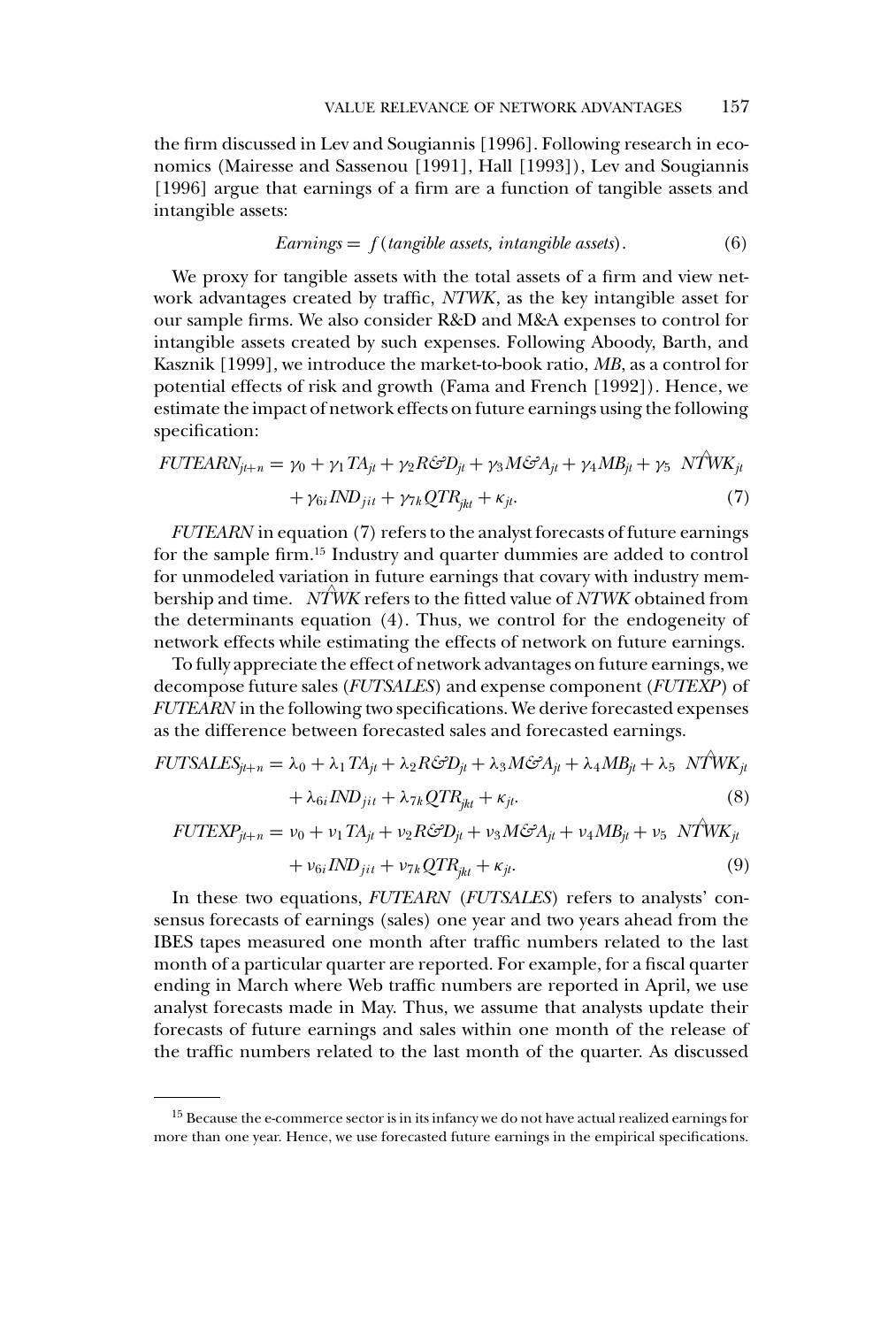before, *FUTEXP* is the difference between *FUTSALES* and *FUTEARN* . Analyst forecasts in the IBES tapes are reported in per share terms. We multiply the forecasted number per share with the number of shares outstanding for the firm at a date closest to the date of the forecast.

The IBES tapes do not contain analyst forecasts for all firms in our sample. In fact, we could find one-year-ahead earnings forecasts for 350 of the possible 434 firm-quarters and two-year-ahead earnings forecasts for 215 of the possible 434 firm-quarters. However, sales forecasts are only available for an even smaller set of firms. We could find one-year-ahead sales forecasts for 267 firm-quarters and two-year-ahead sales forecasts for 135 firm-quarters. To enable a comparison of the earnings results with those related to sales and expenses, we report the results of equations  $(7)-(9)$  only for the subsample where sales forecasts are available.<sup>16</sup>

Table 2 reports descriptive data about analysts' forecasts. It is interesting to observe that analysts expect two-year-ahead earnings for the median firm to be negative although losses two years out are expected to be smaller than losses one year out. Table 7 reports the results of estimating equations (7)– (9) for one-year and two-year forecasts. Consistent with expectations, we find that <sup>∧</sup> *NTWK* exhibits a strong positive association with one-year-ahead and two-year-ahead earnings. The coefficient on <sup>∧</sup> *NTWK* for the one-year and two-year earnings regressions is 0.17 (*t*-statistic of 7.45 and 6.88 in the oneyear and two-year-ahead regressions, respectively). When future earnings are decomposed into future sales and expenses, we find that <sup>∧</sup> *NTWK* is strongly related to future sales one year ahead (coefficient  $= 0.15$ , *t*-statistic  $= 2.10$ ) but not to future sales two years ahead (coefficient  $= 0.10$ , *t*-statistic  $= 0.72$ ). Moreover, <sup>∧</sup> *NTWK* does not appear to be related to either one-year-ahead or two-year-ahead expenses (see columns 3 and 6). In sum, a combined reading of table 7 shows that network advantages increase future sales more than future expenses, leading to greater future earnings. The strong association between network advantages and future earnings corroborates the value relevance of *NTWK* documented in section 3.

## *6. Concluding Remarks*

In response to calls for accounting research on the value created by network effects (Healy and Palepu [2001]), we provide some of the first evidence that network advantages constitute an important intangible asset that is valued by the stock market although such assets are unrecognized in the financial statements. For a sample of business-to-consumer Internet firms, we find that network advantages created by Web site traffic have substantial explanatory power for stock prices over and above traditional summary accounting measures such as earnings and equity book value. Furthermore,

<sup>16</sup> Untabulated sensitivity analyses confirm that the reported results hold under two alternative cases: (1) when the larger sample of earnings forecasts is considered and (2) when the cash component of assets is included as an additional variable in the specification.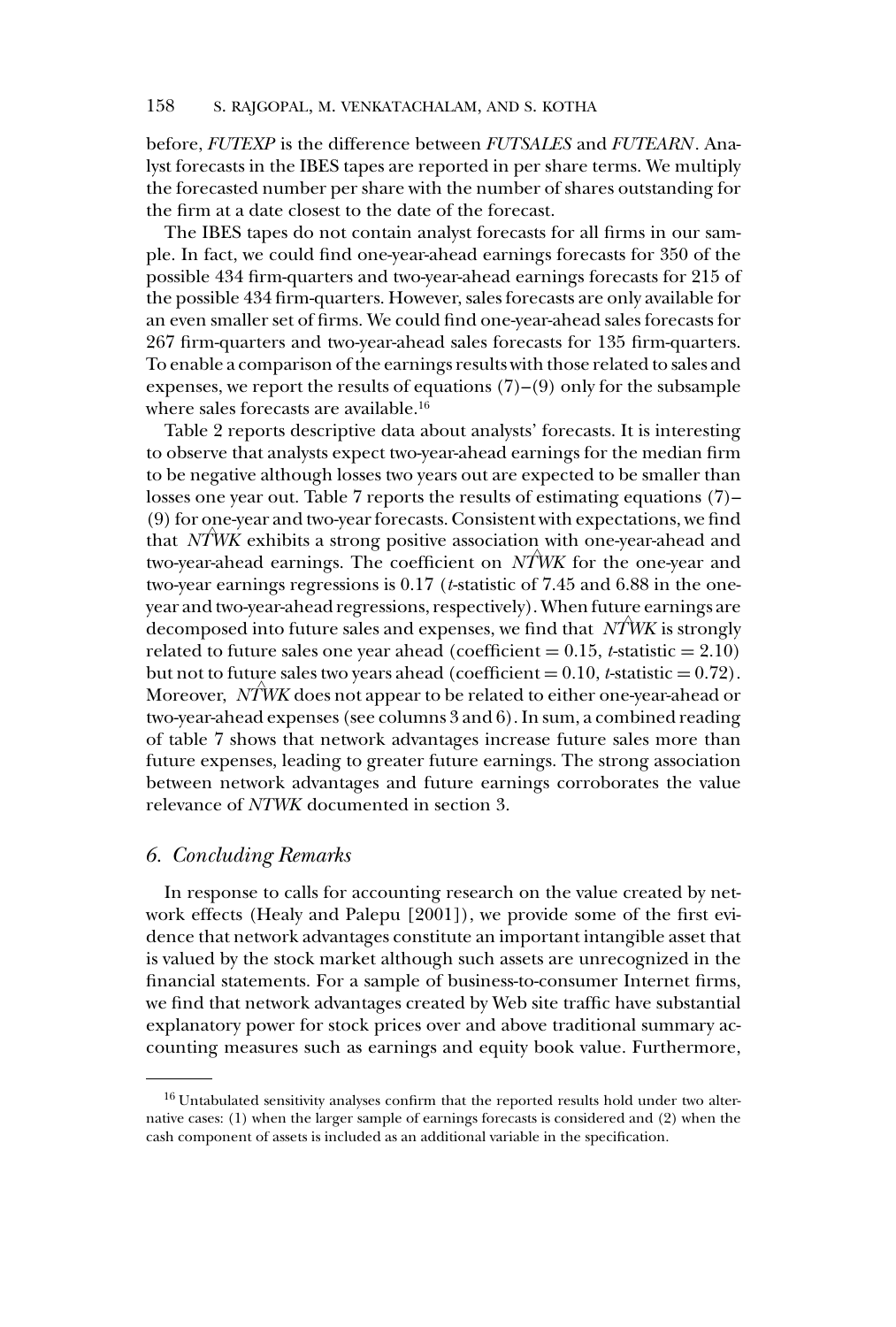#### Regression Results Examining the Relation Between Network Advantages and Forecast of Future Earnings, Revenues, and Expenses After Controlling for the Determinants *of Network Effects*

The sample consists of 434 observations over the seven quarters starting with the first quarter of 1999 and ending with the third quarter of 2000. Financial analysts' forecasts of one-year-ahead (two-year-ahead) earnings and sales are available for 267 (135) observations. The financial statement data are obtained from the EDGAR database<sub>x</sub>on the SEC's Web site www.sec.gov, stock prices are obtained from www.finance.yahoo.com and CRSP tapes, and analysts forecasts are obtained from IBES. *NTWK* is the predicted value of *NTWK* from the network determinants regression (equation (4)); *NTWK* is (*UNIVIS*<sup>2</sup> <sup>−</sup> *UNIVIS*); *UNIVIS* is the average monthly unique visitors during a quarter; *TA* is total assets; *MB* is market-to-book ratio; *R&D* is research and development expenditures; *M&A* is marketing and advertisement expenditures; *FUTEARN <sup>t</sup>*+1,*t*+<sup>2</sup> is *IBES* earnings forecast for one and two years, respectively; *FUTSALESt*+1,*t*+<sup>2</sup> is IBES sales forecast for one and two years ahead, respectively; and  $FUTEXP_{t+1,t+2}$  is IBES expense forecast for one and two years ahead, respectively, determined as the difference between *FUTEARN* and *FUTSALES*. Coefficients on the intercept, quarter dummies (*QTR*), and industry dummies (*IND*) are not reported for expositional convenience. Regression results are presented after deleting outlier observations represented by the absolute value of *R*-student statistic greater than 3.

$$
FUTEARN_{jt+n} = \gamma_0 + \gamma_1 TA_{jt} + \gamma_2 R\mathcal{S}^2D_{jt} + \gamma_3 M\mathcal{S}^2A_{jt} + \gamma_4 MB_{jt} + \gamma_5 N\hat{W}K_{jt} + \gamma_6 N\hat{D}_{jit} + \gamma_{7k} QTR_{jkt} + \kappa_{jt}
$$
\n
$$
\tag{7}
$$

$$
FUTSALES_{jt+n} = \lambda_0 + \lambda_1 TA_{jt} + \lambda_2 R\tilde{\omega}D_{jt} + \lambda_3 M\tilde{\omega}A_{jt} + \lambda_4 MB_{jt} + \lambda_5 N\hat{TW}K + \lambda_{6i} IND_{jit} + \lambda_{7k} QTR_{jkt} + \kappa_{jt}
$$
\n
$$
(8)
$$

| Variable               | Pred. Sign    | FUTEARN <sub>t+1</sub> | FUTEARN <sub>t+2</sub> | FUTSALES <sub>t+1</sub> | FUTSALES <sub>t+2</sub> | FUTEXP <sub>t+1</sub> | FUTEXP <sub>t+2</sub> |
|------------------------|---------------|------------------------|------------------------|-------------------------|-------------------------|-----------------------|-----------------------|
| $TA$                   | +             | 0.03                   | 0.03                   | -0.04                   | -0.05                   | -0.06                 | -0.07                 |
| $(4.85)^{***}$         | $(5.16)^{**}$ | $(-1.27)$              | $(-1.20)$              | $(-3.53)^{**}$          | $(-2.56)^{**}$          |                       |                       |
| $R\ddot{\mathcal{G}}D$ | ?             | -3.90                  | -0.97                  | 41.40                   | 67.94                   | 45.29                 | 68.91                 |
| $(-2.42)^{*}$          | $(-0.40)$     | $(4.81)^{**}$          | $(5.88)^{**}$          | $(10.52)^{**}$          | $(7.96)^{**}$           |                       |                       |
| $M\ddot{\mathcal{G}}A$ | ?             | -0.91                  | -1.10                  | 4.40                    | 1.50                    | 5.31                  | 2.61                  |
| $(-1.48)$              | $(-1.71)^{*}$ | $(1.31)$               | $(0.28)$               | $(2.73)^{**}$           | $(0.70)$                |                       |                       |
| $M\ddot{\mathcal{G}}A$ | ?             | 0.27                   | 0.028                  |                         |                         |                       |                       |

$$
FUTEXP_{j\ell+n} = v_0 + v_1 TA_{jt} + v_2 R\hat{\omega}D_{jt} + v_3 M\hat{\omega}A_{jt} + v_4 MB_{jt} + v_5 \quad NTWK + v_{6i} IND_{jit} + v_{7k} QTR_{jkt} + \kappa_{jt} \tag{9}
$$

∗∗Significant at the <sup>α</sup> <sup>=</sup> 0.01 level; <sup>∗</sup>significant at the <sup>α</sup> <sup>=</sup> 0.05 level. The *<sup>t</sup>*-statistics are one-tailed where the sign is predicted, two-tailed otherwise. The *<sup>t</sup>*-statistics are adjusted for White's (1980) correction for heteroskedasticity.

159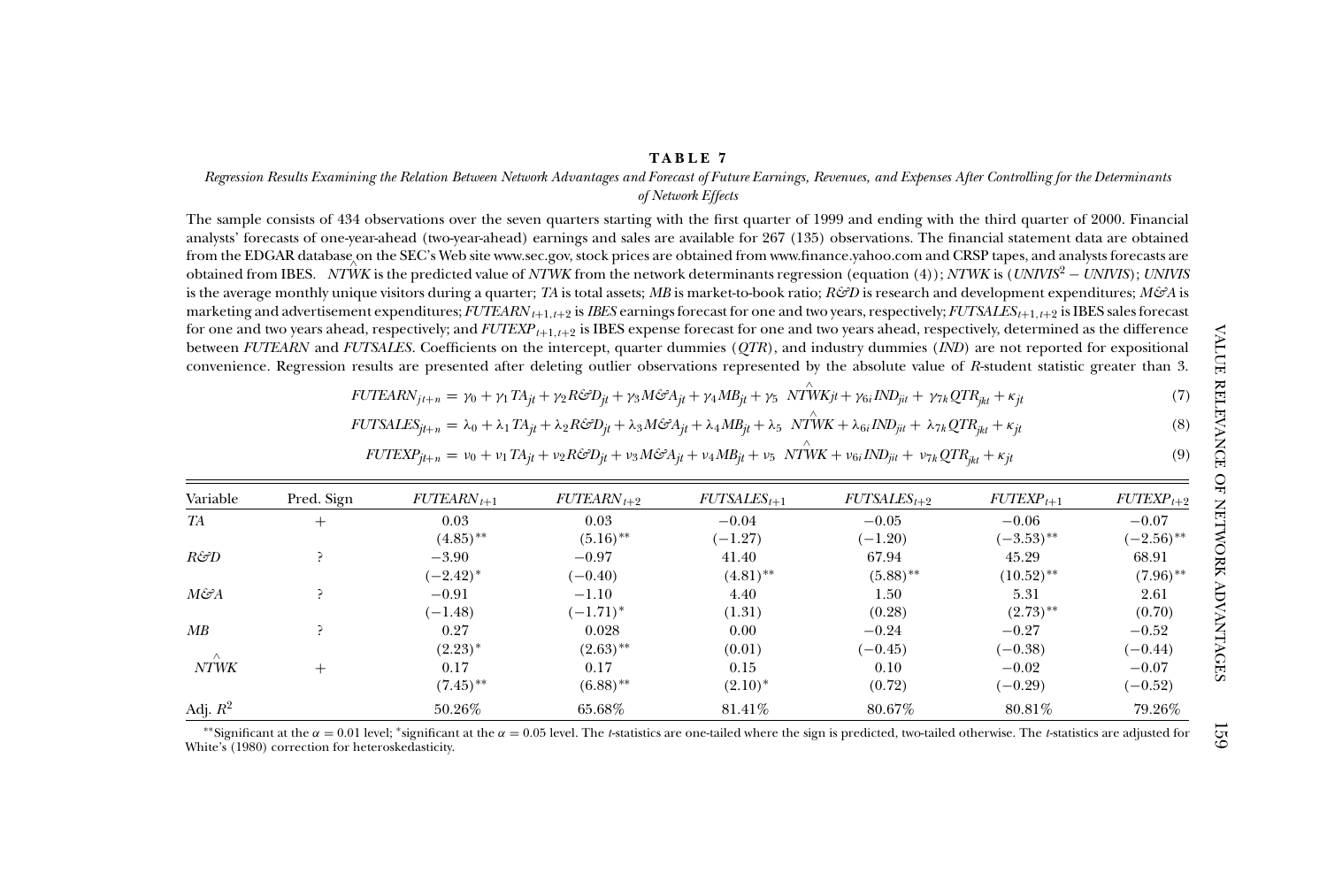such network advantages are strongly associated with one-year-ahead and two-year-ahead earnings forecasts provided by equity analysts. Our valuerelevance results are robust to treating network advantages as endogenously determined. In particular, we find that part of the value relevance of network advantages stems from factors such as the presence of affiliate referral programs, media visibility, and firm size.

Our study is subject to several limitations. First, our inferences about the value relevance of network advantages created by e-commerce firms may not readily generalize to other industries. However, the nature of the intangible asset created by network advantages is highly specific to the domain studied. Hence, accumulation of evidence about the nature of network effects in other domains would be an interesting avenue for future research. For example, Healy and Palepu [2001] suggest an investigation into the network advantages created by the bottling network of the Coca-Cola Company. Second, we assume that market participants value intangible assets or non-GAAP leading indicators of future earnings in an unbiased manner. However, recent research questions the validity of this assumption. For example, Rajgopal, Shevlin, and Venkatachalam [2002] find that the market overweights order backlog in relation to its contribution of future earnings. A comprehensive evaluation of whether the market fully appreciates the contribution of other nonfinancial leading indicators to future earnings might be an interesting extension of the results documented here.

## **REFERENCES**

- ABOODY, D.; M. E. BARTH; AND R. KASZNIK. "Revaluations of Fixed Assets and Future Firm Performance: Evidence from the UK." *Journal of Accounting and Economics* 26 (January 1999): 149–78.
- AMERICAN INSTITUTE OF CERTIFIED PUBLIC ACCOUNTANTS (AICPA). *Improving Business Reporting—A Customer Focus: Meeting the Information Needs of Investors and Creditors*. New York: AICPA, 1994.
- AMIR, E., AND B. LEV. "Value Relevance of Nonfinancial Information: The Wireless Communications Industry." *Journal of Accounting and Economics* 22 (August–December 1996): 3–30.
- AMIT, R., AND C. ZOTT. "Value Creation in E-Business." *Strategic Management Journal* 22 (June– July 2001): 483–520.
- ARTHUR, B. "Increasing Returns and the New World of Business." *Harvard Business Review* 74 (July–August 1996): 100–09.
- BANKER, R.; G. POTTER; AND D. SRINIVASAN. "An Empirical Investigation of an Incentive Plan that Includes Nonfinancial Performance Measures." *The Accounting Review* 75 (January 2000): 65–92.
- BEHN, B. K., AND R. A. RILEY JR. "Using Nonfinancial Information to Predict Financial Performance: The Case of the U.S. Airline Industry." *Journal of Accounting, Auditing and Finance* 14 (Winter 1999): 29–56.
- DEMERS, E., AND B. LEV. "A Rude Awakening: Internet Value Drivers in 2000." *Review of Accounting Studies* 6 (June–September 2001): 331–60.
- DEMERS, E., AND E. LEWELLEN. "The Interaction between the Product and Financing Role of IPOs: Evidence from the Financing Market." Working paper, University of Rochester, 2001.
- DUCHARME, L.; S. RAJGOPAL; AND S. SEFCIK. "Why Was Internet IPO Underpricing So Severe?" Working paper, University of Washington, 2001.
- EVANS, P., AND T. WURSTER. "Getting Real about Virtual Commerce." *Harvard Business Review* 77 (November–December 1999): 84–94.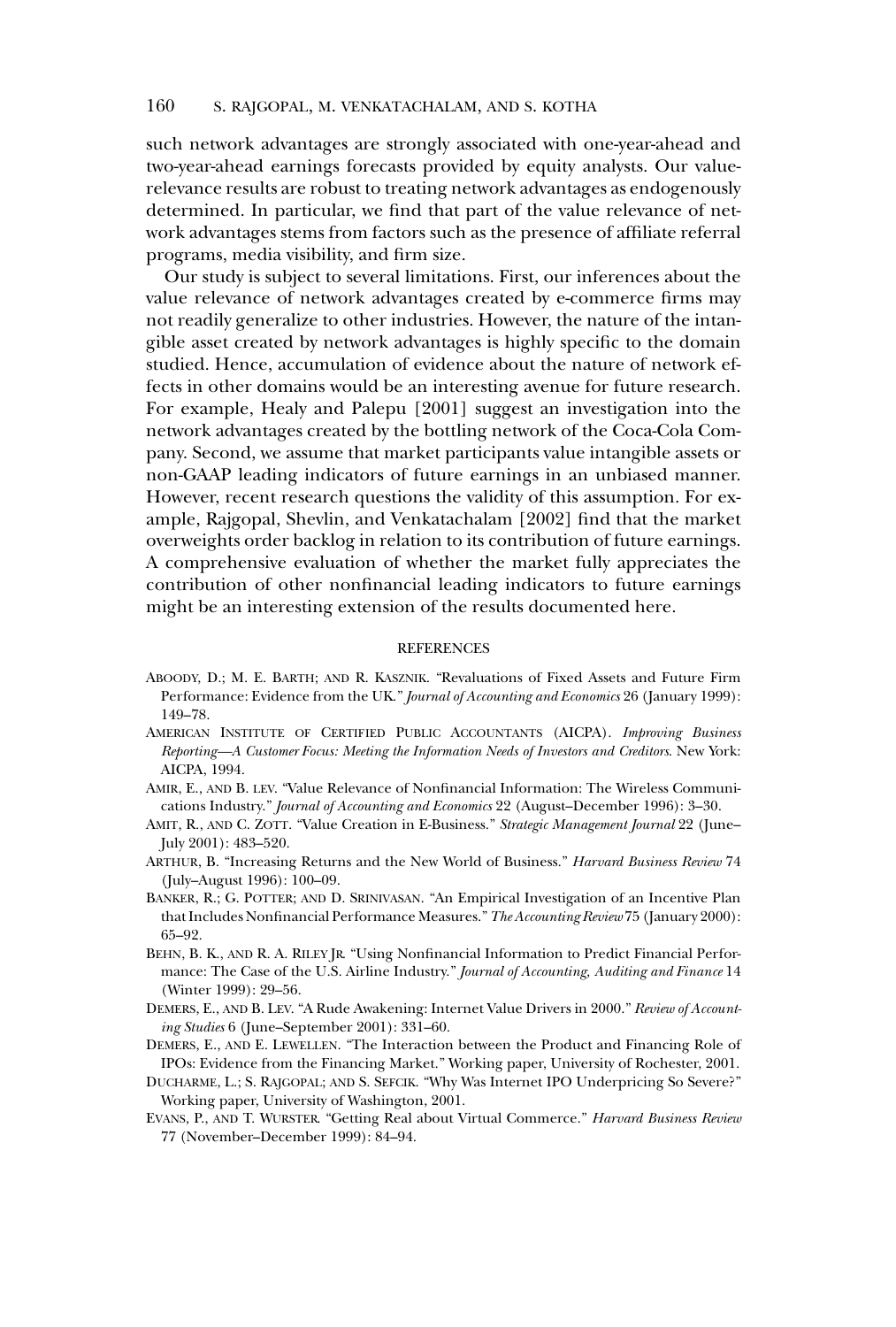- FAMA, E., AND K. FRENCH. "The Cross-Section of Expected Stock Returns." *Journal of Finance* 47 (June 1992): 427–65.
- FINANCIAL ACCOUNTING STANDARDS BOARD (FASB). *Business and Financial Reporting: Challenges from the New Economy.* Norwalk, CT: FASB, 2001.
- GREENE, W. *Econometric Analysis*. New York: MacMillan, 1993.
- GULATI, R. "Alliances and Networks." *Strategic Management Journal* 19 (April 1998): 293–317.
- HAGEL, J., AND A. G. ARMSTRONG. *Net Gain: Expanding Markets through Virtual Communities*. Boston, MA: Harvard Business School Press, 1997.
- HALL, B. "New Evidence on the Impacts of Research and Development." Working paper, University of California, Berkeley, 1993.
- HAND, J. "Profits, Losses and the Nonlinear Pricing of Internet Stocks." Working paper, University of North Carolina, 2000a.
- HAND, J. "The Role of Accounting Fundamentals, Web Traffic, and Supply and Demand in the Pricing of U.S. Internet Stocks." Working paper, University of North Carolina, 2000b .
- HEALY, P., AND K. PALEPU. "Information Asymmetry, Corporate Disclosure and the Capital Markets: A Review of the Empirical Disclosure Literature." *Journal of Accounting & Economics* 31 (September 2001): 405–40.
- HILL, C. "Establishing a Standard: Competitive Strategy and Technological Standards in Winner-take-all Industries." *Academy of Management Executive* 11 (May 1997): 7–25.
- HIRSCHMAN, E., AND C. THOMPSON. "Why Media Matter: Toward a Richer Understanding of Consumers' Relationships with Advertising and Mass Media." *Journal of Advertising* 26 (Spring 1997): 43–60.
- HOFFMAN, D. L., AND T. P. NOVAK. "How to Acquire Customers on the Web? *Harvard Business Review* 78 (May–June 2000): 179–183.
- HOLTHAUSEN, R.; D. LARCKER; AND R. SLOAN. "Business Unit Innovation and the Structure of Executive Compensation." *Journal of Accounting and Economics* 19 (April 1995): 279– 313.
- ITTNER, C., AND D. LARCKER. "Are Nonfinancial Measures Leading Indicators of Financial Performance? An Analysis of Customer Satisfaction." *Journal of Accounting Research* 36 (Supplement 1998): 1–36.
- ITTNER, C., AND D. LARCKER. "Assessing Empirical Research in Managerial Accounting: A Value-based Management Perspective." *Journal of Accounting and Economics* 32 (2001): 349– 410.
- KATZ, E. "Communications Research since Lazarsfeld." *Public Opinion Quarterly* 51 (Winter 1987): S25.
- KEATING, E.; T. LYS; AND R. MAGEE. "The Internet Downturn: Finding Valuation Factors in Spring 2000." *Journal of Accounting and Economics* (forthcoming 2002).
- KOTHA, S. "Competing on the Internet: How Amazon.com is Rewriting the Rules of Competition." *Advances in Strategic Management* 15 (1998): 239–65.
- LAMBERT, R. "Customer Satisfaction and Future Financial Performance. Discussion of Are Non-Financial Measures Leading Indicators of Financial Performance? An Analysis of Customer Satisfaction." *Journal of Accounting Research* 36 (Supplement 1998): 37–46.
- LEV, B. *Intangibles: Management, Measurement, and Reporting*. Washington, DC: The Brookings Institution, 2001.
- LEV, B., AND T. SOUGIANNIS. "The Capitalization, Amortization, and Value-relevance of R&D." *Journal of Accounting and Economics* 21 (February 1996): 139–58.
- LEV, B., AND S. R. THIAGARAJAN. "Fundamental Information Analysis." *Journal of Accounting Research* 31 (Autumn 1993): 190–215.
- MAIRESSE, J., AND M. SASSENOU. "R&D and Productivity: A Survey of Econometric Studies at the Firm Level." NBER working paper no. 3666, 1991.
- NAGAR, V., AND M. RAJAN. "The Revenue Implications of Financial and Operational Measures of Product Quality." *The Accounting Review* 76 (October 2001): 495–513.
- OHLSON, J. "Earnings, Book Values, and Dividends in Security Valuation." *Contemporary Accounting Research* 11(Spring 1995): 161–82.
- PERKINS, A. B. "Networking with Bob Metcalfe." *The Red Herring* (November 1994).